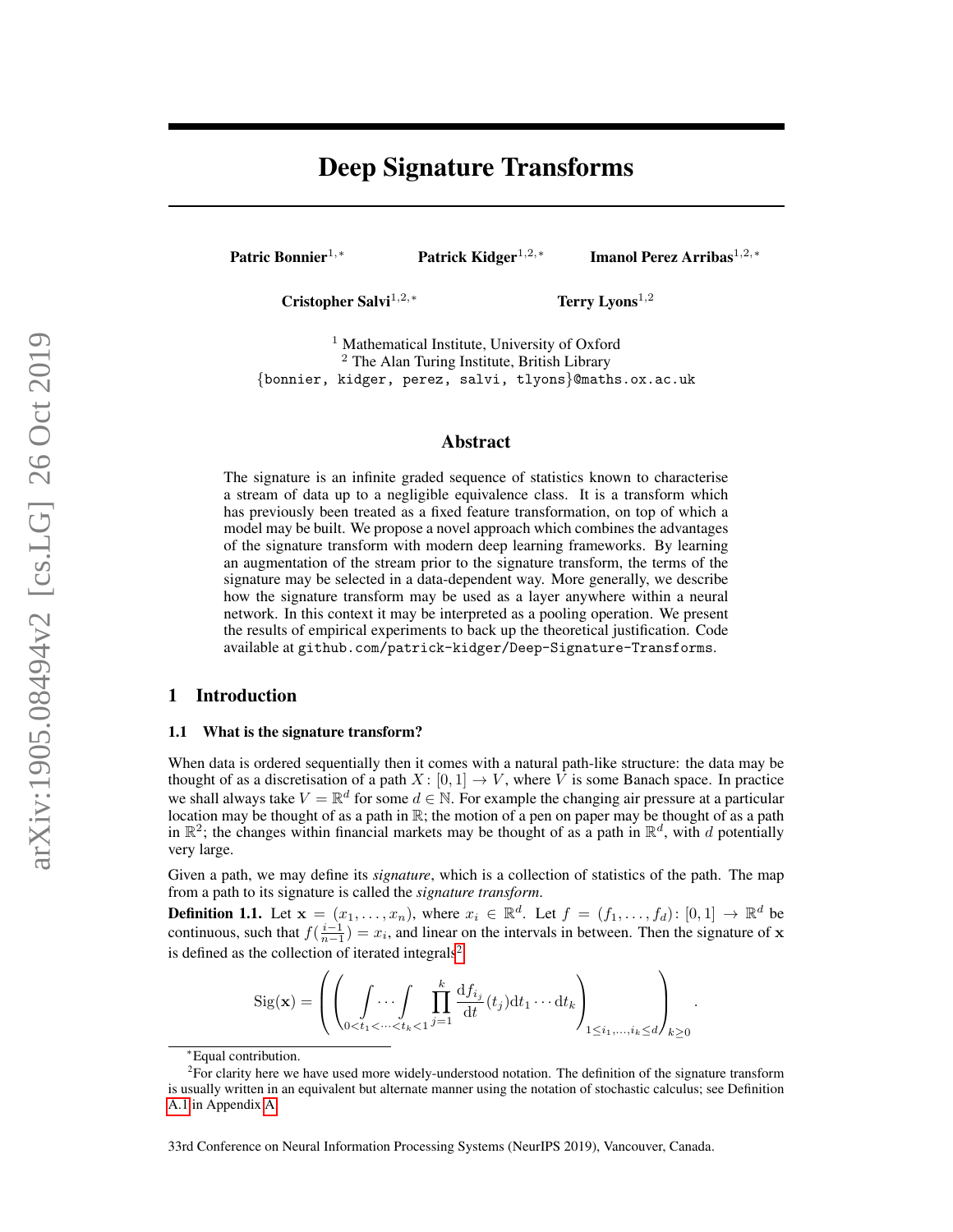We shall often use the term *signature* to refer to both a path's signature and the signature transform. Other texts sometimes use the term *path signature* in a similar manner.

We refer the reader to [\[1\]](#page-9-0) for a primer on the use of the signature in machine learning. A brief overview of its key properties may be found in Appendix [A,](#page-11-1) along with associated references.

In short, the signature of a path determines the path essentially uniquely, and does so in an efficient, computable way. Furthermore, the signature is rich enough that every continuous function of the path may be approximated arbitrarily well by a linear function of its signature; it may be thought of as a 'universal nonlinearity'. Taken together these properties make the signature an attractive tool for machine learning. The most simple way to use the signature is as feature transformation, as it may often be simpler to learn a function of the signature than of the original path.

Originally introduced and studied by Chen in [\[2,](#page-9-1) [3,](#page-9-2) [4\]](#page-9-3), the signature has seen use in finance [\[5,](#page-9-4) [6,](#page-9-5) [7,](#page-9-6) [8,](#page-9-7) [9\]](#page-9-8), rough path theory [\[10,](#page-9-9) [11\]](#page-9-10) and machine learning [\[12,](#page-9-11) [13,](#page-9-12) [14,](#page-9-13) [15,](#page-9-14) [16,](#page-9-15) [17,](#page-9-16) [18,](#page-9-17) [19,](#page-9-18) [20\]](#page-9-19).

#### 1.2 Comparison to the Fourier transform

The signature transform is most closely analogous to the Fourier transform.

The fundamental difference between the signature transform and classical signal transforms such as Fourier transforms and wavelets is that the latter are used to model a curve as a linear combination in a functional basis. The signature does not try to model or parameterise the curve itself, but instead provides a basis for functions on the space of curves.

For example, regularly seeing the sequence: phone call, trade, price movement in the stream of office data monitoring a trader might be an indication of insider trading. Such occurrences are straightforward to detect by via a linear regression composed with the signature transform. Modelling this signal using Fourier series or wavelets would be much more expensive: linearity of these transforms imply that each channel must be resolved accurately enough to see the order of events.

From a signal processing perspective, the signature can be thought of as a filter which is invariant to resampling of the input signal. (See Proposition [A.7](#page-12-0) in Appendix [A\)](#page-11-1).

#### 1.3 Use of the signature transform in machine learning

The signature is an infinite sequence, so in practice some finite collection of terms must be selected. Since the magnitude of the terms exhibit factorial decay, see Proposition [A.5](#page-12-1) in Appendix [A,](#page-11-1) it is usual  $[21]$  to simply choose the first N terms of this sequence, which will typically be the largest terms . These first N terms are called the *signature of depth* N or the *truncated signature of depth*  $N$ , and the corresponding transform is denoted  $\text{Sig}^N$ . But if the function to be learned depended nontrivially on the higher degree terms, then crucial information has nonetheless been lost.

This may be remedied. Apply a pointwise augmentation to the original stream of data before taking the signature. Then the first  $N$  terms of the signature may better encode the necessary information [\[19,](#page-9-18) [20\]](#page-9-19). Explicitly, let  $\Phi \colon \mathbb{R}^d \to \mathbb{R}^e$  be fixed; one could ensure that information is not lost by taking  $\Phi(x) = (x, \varphi(x))$  for some  $\varphi$ . Then rather than taking the signature of  $\mathbf{x} = (x_1, \dots, x_n)$ , where  $x_i \in \mathbb{R}^d$ , instead take the signature of  $\Phi(\mathbf{x}) = (\Phi(x_1), \dots, \Phi(x_n))$ . In this way one may capture higher order information from the stream in the lower degree terms of the signature.

### 1.4 Our work

But how should this augmentation  $\Phi$  be chosen? Previous work has fixed it arbitrarily, or experimented with several options before choosing one [\[19,](#page-9-18) [20\]](#page-9-19). Observe that in each case the map  $\mathbf{x} \mapsto \text{Sig}^N(\Phi(\mathbf{x}))$  is still ultimately just a feature transformation on top of which a model is built. Our more general approach is to allow the selection of  $\Phi$  to be data-dependent, by having it be learned; in particular it may be a neural network. Furthermore there is no reason it should necessarily operate pointwise, nor (since it is now learned) need it be of the form  $(x, \varphi(x))$ . In this way we may enjoy the benefits of using signatures while avoiding their main limitation.

But this means that the signature transform is essentially operating as a layer within a neural network. It consumes a tensor of shape  $(b, d, n)$  – corresponding to a batch of size b of paths in  $\mathbb{R}^d$  that have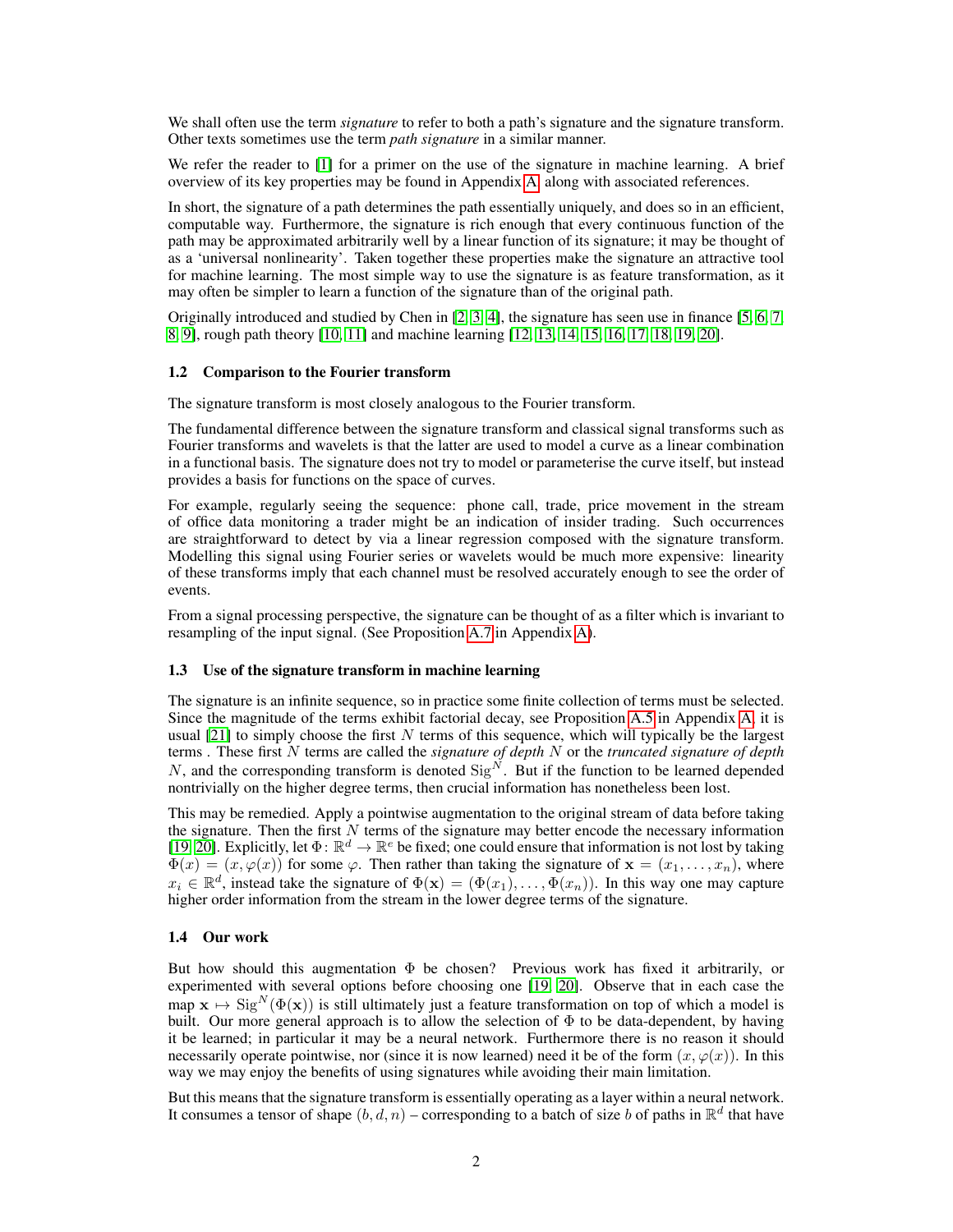been sampled *n* times – and returns a tensor of shape  $(b, (d^{N+1}-1)/(d-1))$ , where N is the number of terms used in the truncated signature.[3](#page-2-0) The signature is being used as a pooling operation.

There is no reason to stop here. If the signature layer works well once then it is natural to seek to use it again. The obvious problem is that the signature transform consumes a stream of data and returns statistics which have no obvious stream-like qualities. The solution is to lift the input stream to a *stream of streams*; for example, the stream of data  $(x_1, \ldots, x_n)$  may be lifted to the 'expanding' windows' of  $(x_2, \ldots, x_n)$ , where  $x_i = (x_1, \ldots, x_i)$ . Now apply the signature to each stream to obtain a stream of signatures  $(\mathrm{Sig}^N(\mathbf{x}_2),\dots,\mathrm{Sig}^N(\mathbf{x}_n)),$  which is essentially a stream in Euclidean space. And now this new stream may be augmented via a neural network and the process repeated again, as many times as we wish.

In this way the signature transform has been elevated from a one-time feature transformation to a first-class layer within a neural network. Thus we may reap the benefits of both the signature transform, with its strong corpus of mathematical theory, and the benefits of neural networks, with their great empirical success.

Naturally all of this implies the need for an efficient implementation of the signature transform. Such concerns have motivated the creation of the spin-off Signatory project [\[22\]](#page-10-0).

The remainder of the paper is laid out as follows. In Section 2 we briefly discuss some related work, in Section 3 we detail the specifics of embedding the signature as a layer within a neural network. Sections 4 covers experiments; we demonstrate positive results for generative, supervised, and reinforcement learning problems. Section 5 is the conclusion. Appendix A provides an exposition of the theoretical properties of the signature, and Appendix B specifies implementation details.

# 2 Related Work

The signature transform is roughly analogous to the use of wavelets or Fourier transforms, and there are also related models based around these, for example [\[23,](#page-10-1) [24,](#page-10-2) [25,](#page-10-3) [26\]](#page-10-4). We do not know of a detailed comparison between the use of these various transformations in the context of machine learning.

Some related work using signatures has already been discussed in the previous section. We expand on their proposed models here.

**Definition 2.1.** Given a set V, the space of streams of data in V is defined as

$$
\mathcal{S}(V) = \{ \mathbf{x} = (x_1, \dots, x_n) : x_i \in V, n \in \mathbb{N} \}.
$$

Given  $\mathbf{x} = (x_1, \dots, x_n) \in \mathcal{S}(V)$ , the integer *n* is called the length of **x**.

Two simple models utilising the signature layer are shown in Figure [1.](#page-2-1)

In principle the universal nonlinearity property of signatures (see Proposition [A.6](#page-12-2) in Appendix [A\)](#page-11-1) guarantees that the model shown in Figure [1a,](#page-2-1) is rich enough to learn any continuous function. (With the neural network taken to be a single linear layer and the input stream assumed to already be timeaugmented.) In practice, of course, the signature must be truncated. Furthermore, it is not clear how to appropriately choose the truncation hyperparameter  $N$ . Thus a more practical approach is to remove the restriction that the neural network must be linear, and learn a nonlinear function instead. This approach has been applied successfully in various tasks [\[5,](#page-9-4) [12,](#page-9-11) [13,](#page-9-12) [14,](#page-9-13) [15,](#page-9-14) [16,](#page-9-15) [17,](#page-9-16) [18\]](#page-9-17).

<span id="page-2-0"></span><sup>3</sup>As  $(d^{N+1} - 1)/(d - 1) = \sum_{k=0}^{N} d^k$  is the number of scalar values in a signature with N terms.

<span id="page-2-1"></span>

Figure 1: Two simple architectures with a signature layer.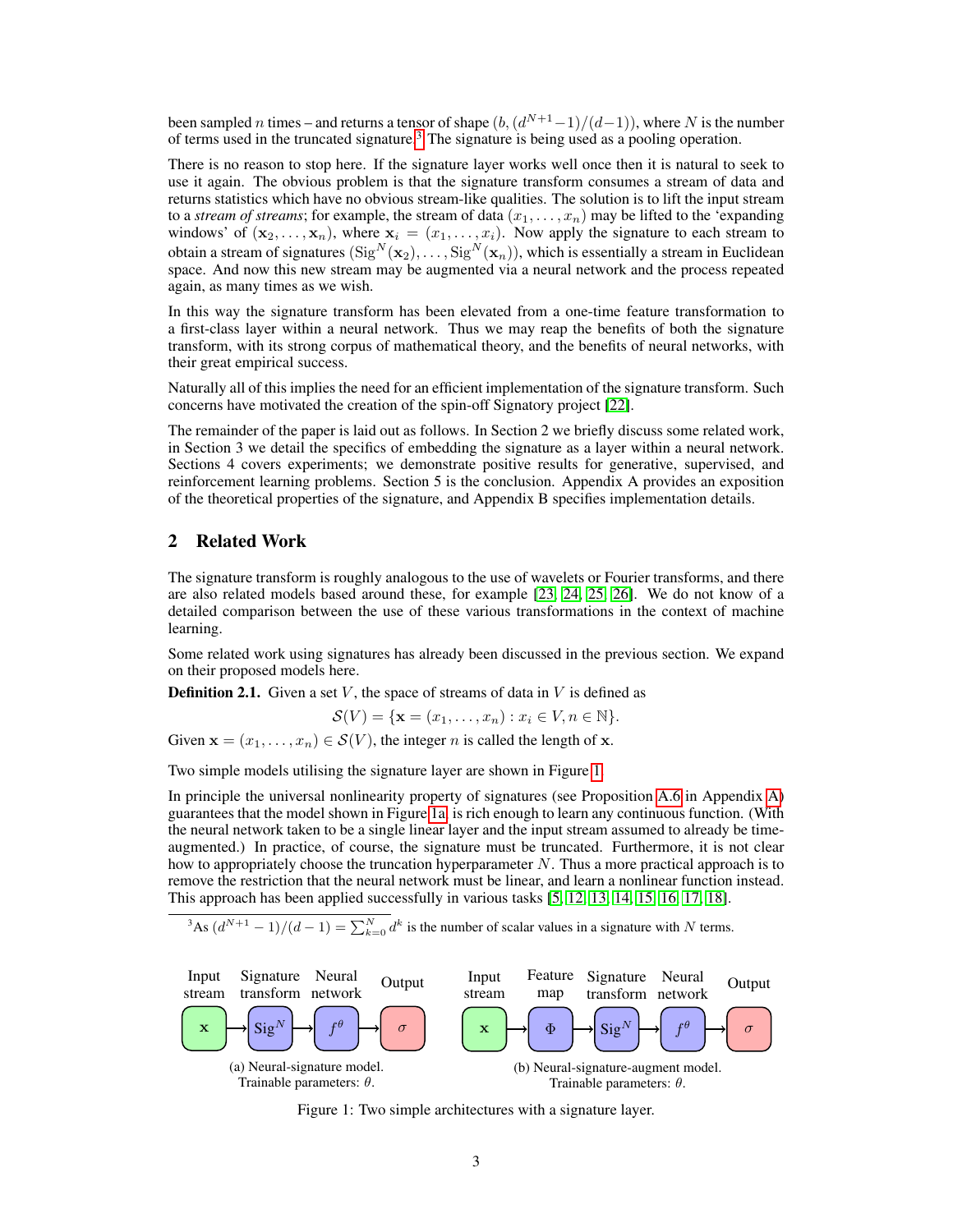An alternate model is shown in Figure [1b.](#page-2-1) Following [\[19,](#page-9-18) [20\]](#page-9-19), a pointwise transformation could be applied to the stream before taking the signature transform. That is, applying the feature map  $\Phi \colon \mathbb{R}^d \to \mathbb{R}^e$  to the d-dimensional stream of data  $(x_1, \ldots, x_n) \in S(\mathbb{R}^d)$  yields  $(\Phi(x_1), \ldots, \Phi(x_n)) \in \mathcal{S}(\mathbb{R}^e)$ ; the signature of  $\Phi(\mathbf{x})$  may then potentially capture properties of the stream of data that will yield more effective models.

## 3 The signature transform as a layer in a neural network

However, there is not always a clear candidate for the feature map Φ and a good choice is likely to be data-dependent. Thus we propose to make  $\Phi$  learnable by taking  $\Phi = \Phi^{\theta}$  to be a neural network with trainable parameters  $\theta$ . In this case, we again obtain the neural network shown in Figure [1b,](#page-2-1) except that  $\Phi$  is now also learnable.

The signature has now become a layer within a neural network. It consumes a tensor of shape  $(b, d, n)$  – corresponding to a batch of size b of paths in  $\mathbb{R}^d$  that have been sampled n times – and returns a tensor of shape  $(b, (d^{N+1} - 1)/(d - 1))$ , where N is the number of terms used in the truncated signature.

Despite being formed of integrals, the signature is in fact straightforward and efficient to compute exactly, see Section [A.3](#page-13-0) in Appendix [A.](#page-11-1) More than that, the computation may in fact be described in terms of standard tensor operations. As such it may be backpropagated through without difficulty.

#### 3.1 Stream-preserving neural networks

Let  $\mathbf{x} = (x_1, \dots, x_n) \in \mathcal{S}(\mathbb{R}^d)$ . Whatever the choice of  $\Phi^{\theta}$ , it must preserve the stream-like nature of the data if we are to take a signature afterwards. The simplest way of doing this is to have  $\Phi^{\theta}$ map  $\mathbb{R}^d \to \mathbb{R}^e$ , so that it operates pointwise. This defines  $\Phi(\mathbf{x})$  by

<span id="page-3-1"></span>
$$
\Phi(\mathbf{x}) = (\Phi^{\theta}(x_1), \dots, \Phi^{\theta}(x_n)) \in \mathcal{S}(\mathbb{R}^e).
$$
\n(1)

Another way to preserve the stream-like nature is to sweep a one dimensional convolution along the stream; more generally one could sweep a whole feedforward network along the stream. For some  $m \in \mathbb{N}$  and  $\Phi^{\overline{\theta}}$ :  $\mathbb{R}^{d \times m} \to \mathbb{R}^e$  this defines  $\Phi(\mathbf{x})$  by

$$
\Phi(\mathbf{x}) = (\Phi^{\theta}(x_1, \dots, x_m), \dots, \Phi^{\theta}(x_{n-m+1}, \dots, x_n)) \in \mathcal{S}(\mathbb{R}^e).
$$
 (2)

More generally still the network could be recurrent, by having memory. Let  $\Phi_0 = 0$ , fix  $m \in \mathbb{N}$ , and define  $\Phi_k = \Phi^{\theta}(x_k, \dots, x_{k+m}; \Phi_{k-1})$  for  $k = 1, \dots, n-m+1$ . Then define  $\Phi(\mathbf{x})$  by

<span id="page-3-2"></span>
$$
\Phi(\mathbf{x}) = (\Phi_1, \dots, \Phi_{n-m+1}) \in \mathcal{S}(\mathbb{R}^e).
$$
\n(3)

### 3.2 Stream-like data

It is worth taking a moment to think what is really meant by 'stream-like nature'. The signature transform is defined on paths; it is applied to a stream of data in  $\mathcal{S}(\mathbb{R}^d)$  by first interpolating the data into a path and then taking the signature.

The data is treated as a discretisation or set of observations of some underlying path. Note that there is nothing wrong with the path itself having a discrete structure to it; for example a sentence.

In principle one could reshape a tensor of shape  $(b, nd)$  with no stream-like nature into one of shape  $(b, d, n)$ , and then take the signature. However it is not clear what this means mathematically. There is no underlying path. The signature is at this point an essentially arbitrary transformation, without the mathematical guarantees normally associated with it.

#### 3.3 Stream-preserving signatures, using lifts

We would like to apply the signature layer multiple times. However applying the signature transform consumes the stream-like nature of the data, which prevents this. The solution is to construct a stream of signatures in the following way: given a stream  $\mathbf{x} = (x_1, \dots, x_n) \in \mathcal{S}(\mathbb{R}^d)$ , let  $\mathbf{x}_k =$  $(x_1, \ldots, x_k)$  for  $k = 2, \ldots, n$ , and apply the signature to each  $x_k$  to obtain the stream

<span id="page-3-0"></span>
$$
(\operatorname{Sig}^N(\mathbf{x}_2),\ldots,\operatorname{Sig}^N(\mathbf{x}_n)) \in \mathcal{S}(\mathbb{R}^{(d^{N+1}-1)/(d-1)}).
$$
 (4)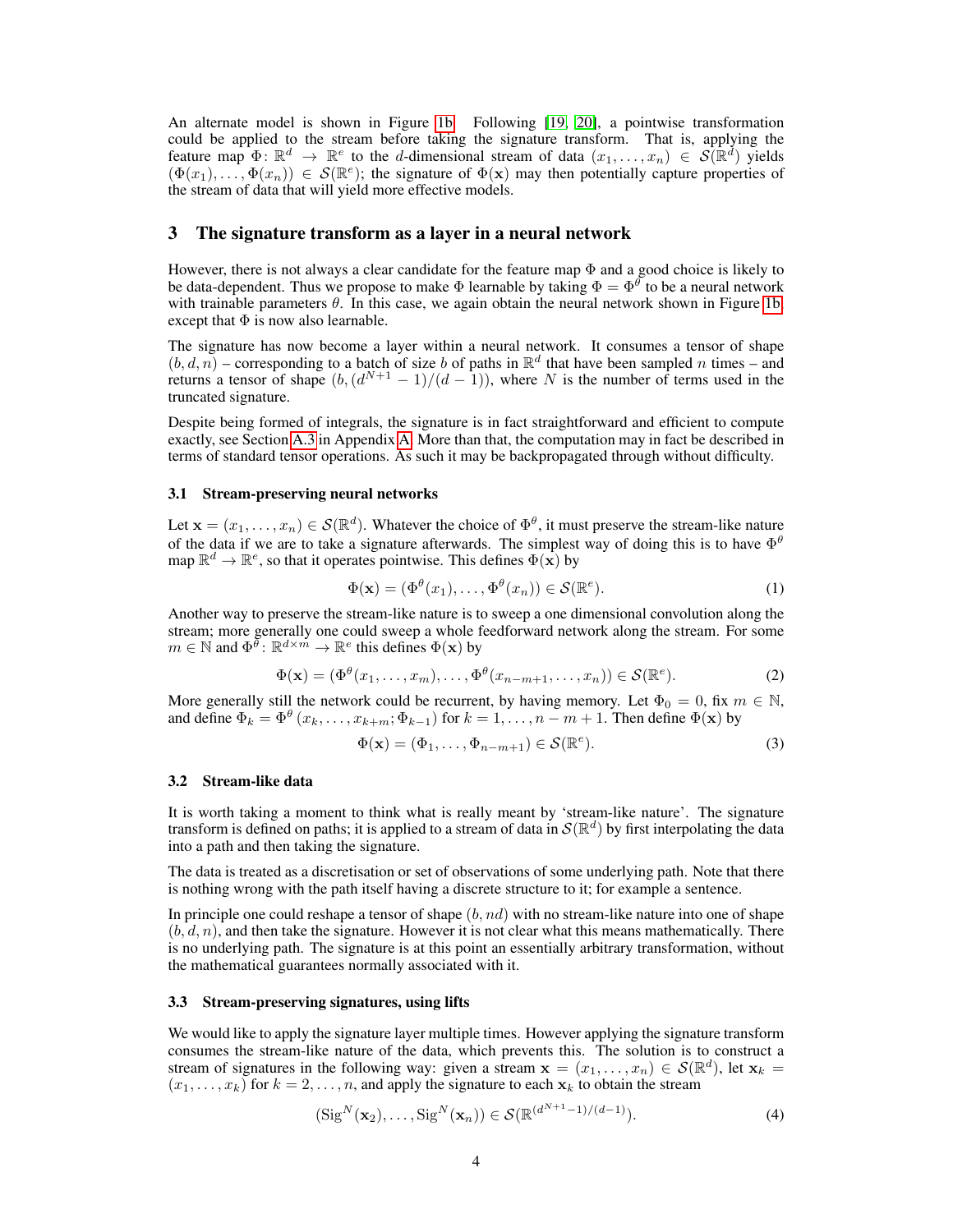The shortest stream it is meaningful to take the signature of is of length two, which is why there is no corresponding  $\text{Sig}^N(\mathbf{x}_1)$  term.

In this way the stream-like nature of the data is preserved through the signature transform.

This notion may be generalised: let

$$
\ell = (\ell^1, \ell^2, \dots, \ell^v) \colon \mathcal{S}(\mathbb{R}^d) \to \mathcal{S}(\mathcal{S}(\mathbb{R}^e)),
$$

which we refer to as a *lift* into the space of streams of streams (and  $v$  will likely depend on the length of the input to  $\ell$ ). Then apply the signature stream-wise to define  $\text{Sig}^N(\ell(\mathbf{x}))$  by

$$
\operatorname{Sig}^N(\ell(\mathbf{x})) = (\operatorname{Sig}^N(\ell^1(\mathbf{x})), \dots, \operatorname{Sig}^N(\ell^v(\mathbf{x}))) \in \mathcal{S}(\mathbb{R}^{(e^{N+1}-1)/(e-1)}).
$$
 (5)

In the example of equation [\(4\)](#page-3-0),  $\ell$  is given by

<span id="page-4-2"></span><span id="page-4-0"></span>
$$
\ell(\mathbf{x}) = (\mathbf{x}_2, \dots, \mathbf{x}_n). \tag{6}
$$

Other plausible choices for  $\ell$  are to cut up x into multiple pieces, for example

<span id="page-4-1"></span>
$$
\ell(\mathbf{x}) = ((x_1, x_2), (x_3, x_4), \dots, (x_{2\lfloor n/2 \rfloor - 1}, x_{2\lfloor n/2 \rfloor})),
$$
\n(7)

or to take a sliding window

$$
\ell(\mathbf{x}) = ((x_1, x_2, x_3), (x_2, x_3, x_4), \dots, (x_{n-2}, x_{n-1}, x_n)).
$$
\n(8)

## 3.4 Multiple signature layers

By inserting lifts, the signature transform may be composed as many times as desired. That is, suppose we wish to learn a map from  $\mathcal{S}(\mathbb{R}^d)$  to X, where X is some set. (Which may be finite for a classification problem or infinite for a regression problem.) Let  $c_i, d_i, e_i, N_i \in \mathbb{N}$  be such that  $d_1 = d$  and  $d_{i+1} = (c_i^{N_i+1} - 1)/(c_i - 1)$ , for  $i = 1, ..., k$ .

Let

$$
\Phi_i^{\theta_i} \colon \mathbb{R}^{d_i \times m_i} \to \mathbb{R}^{e_i}, \qquad \ell_i \colon \mathcal{S}(\mathbb{R}^{e_i}) \to \mathcal{S}(\mathcal{S}(\mathbb{R}^{c_i})), \qquad f^{\theta_{k+1}} \colon \mathcal{S}(\mathbb{R}^{(c_k^{N_k+1}-1)/(c_k-1)}) \to \mathcal{X},
$$

where  $\Phi_i^{\theta_i}$  and  $\ell_i$  are defined in the manner of equations [\(1\)](#page-3-1)–[\(3\)](#page-3-2) and [\(6\)](#page-4-0)–[\(8\)](#page-4-1), and  $\theta_1, \ldots, \theta_{k+1}$  are some trainable parameters. Then defining compositions in the manner of equations  $(1)$ – $(5)$ , let

$$
\sigma = \left(f^{\theta_{k+1}} \circ \operatorname{Sig}^{N_k} \circ \ell_k \circ \Phi_k^{\theta_k} \circ \cdots \circ \Phi_2^{\theta_2} \circ \operatorname{Sig}^{N_1} \circ \ell_1 \circ \Phi_1^{\theta_1}\right)(\mathbf{x}).
$$

This defines the *deep signature model*, summarised in Figure [2.](#page-4-3)

An important special case is when  $V = \mathcal{S}(\mathbb{R}^e)$ , so that the final network  $f^{\theta_{k+1}}$  is stream-preserving. Then the overall model  $x \mapsto \sigma$  is also stream-preserving. See for example Section [4.1.](#page-5-0)

Note that in principle it is acceptable to take the trivial lift to a sequence of a single element,

<span id="page-4-4"></span>
$$
\ell(\mathbf{x}) = (\mathbf{x}).\tag{9}
$$

Taking the signature of this will then essentially remove the stream-like nature, however, so it is suitable only for the final lift of a deep signature model. We observe in particular that this is what is done in the models described in Figure [1,](#page-2-1) which we identify as special cases of the deep signature model, lacking also any learned transformation before the signature.

It is easy to see that the deep signature model exhibits the universal approximation property. This fact follows from the universal approximation theorem for neural networks [\[27\]](#page-10-5) and from the universal nonlinearity property of signatures (see Proposition [A.6](#page-12-2) in Appendix [A\)](#page-11-1).

<span id="page-4-3"></span>

Figure 2: Deep signature model. Trainable parameters:  $\theta_1, \ldots, \theta_{k+1}$ .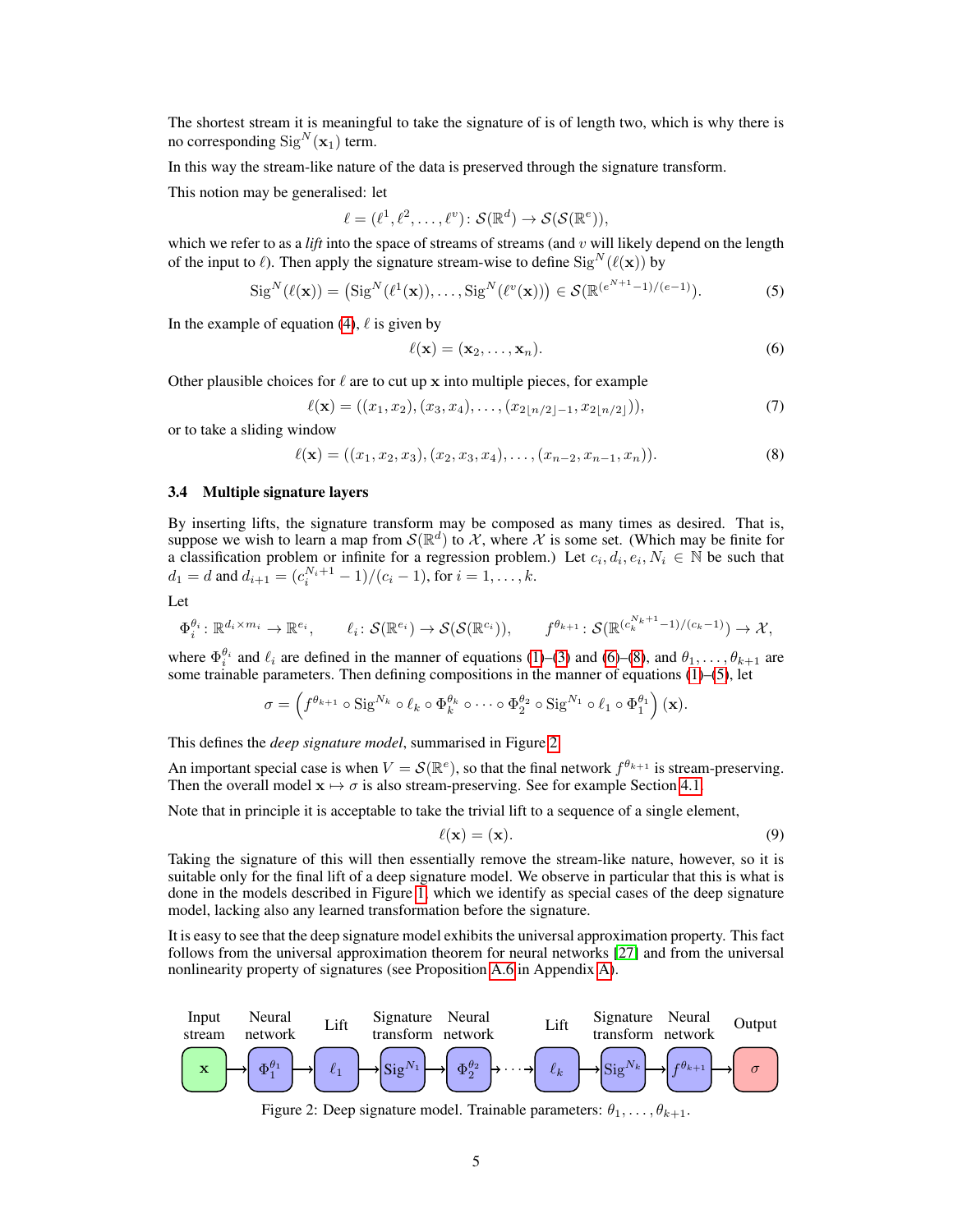#### 3.5 Implementation

When using the signature transform as a feature transformation, then it suffices to just pre-process and save the entire dataset before training. However when the signature transform is placed within a neural network then the signature transform must be evaluated and backpropagated through for each step of training; this is much more computationally intensive. This has motivated the creation of the separate spin-off Signatory project [\[22\]](#page-10-0), to efficiently perform and backpropagate through the signature transform.

#### 3.6 Inverting the truncated signature

How well does a truncated signature encode the original stream of data? A simple experiment is to attempt to recover the original stream of data given its truncated signature. We remark that finding a mathematical description of this inversion is a challenging task [\[28,](#page-10-6) [29,](#page-10-7) [30\]](#page-10-8).

Fix a stream of data  $\mathbf{x} = (x_1, \dots, x_n) \in \mathcal{S}(\mathbb{R}^d)$ . Assume that the truncated signature  $\text{Sig}^N(\mathbf{x})$  and the number of steps  $n \in \mathbb{N}$  are known. Now apply gradient descent to minimise

$$
L(\mathbf{y}; \mathbf{x}) = ||\text{Sig}^{N}(\mathbf{y}) - \text{Sig}^{N}(\mathbf{x})||_{2}^{2} \quad \text{for } \mathbf{y} = (y_{1}, \dots, y_{n}) \in \mathcal{S}(\mathbb{R}^{d}).
$$

Figure [3](#page-5-1) shows four handwritten digits from the PenDigits dataset [\[31\]](#page-10-9). The solid blue path is the original path x, whilst the dashed orange path is the reconstructed path y minimising  $\overline{L}(\mathbf{y}; \mathbf{x})$ . Truncated signatures of order  $N = 12$  were used for this task. We see that the truncated signatures have managed to encode the input paths x almost perfectly.

<span id="page-5-1"></span>

Figure 3: Original path (blue) and path reconstructed from its signature (dashed orange) for four handwritten digits in the PenDigits dataset [\[31\]](#page-10-9).

## 4 Numerical experiments

### <span id="page-5-0"></span>4.1 A generative model for a stochastic process

Generative models are typically trained to learn to transform random noise to a target distribution. One common approach are Generative Adversarial Networks [\[32\]](#page-10-10). An alternative approach is to define a distance on the space of distributions by embedding them into a Reproducing Kernel Hilbert Space. The discriminator is then a fixed two-sample test based on a kernel maximum mean discrepancy. This is known as a Generative Moment Matching Network [\[33,](#page-10-11) [34,](#page-10-12) [35\]](#page-10-13).

With this framework we propose a deep signature model to generate sequential data. The discriminator is as in [\[19,](#page-9-18) [20\]](#page-9-19). The natural choice for random noise is Brownian motion  $B_t$ .

Define the kernel  $k: \mathcal{S}(\mathbb{R}^d) \times \mathcal{S}(\mathbb{R}^d) \to \mathbb{R}$  by

$$
k(\mathbf{x}, \mathbf{y}) = (\operatorname{Sig}^{N}(\lambda_{\mathbf{x}} \mathbf{x}), \operatorname{Sig}^{N}(\lambda_{\mathbf{y}} \mathbf{y}))
$$

where  $\lambda_x \in \mathbb{R}$  is a certain normalising constant which guarantees that k is the kernel of a Reproducing Kernel Hilbert Space, and  $(\cdot, \cdot)$  denotes the dot product.

Given n samples  $\{\mathbf{x}^{(i)}\}_{i=1}^n \subseteq \mathcal{S}(\mathbb{R}^d)$  from the generator and m samples  $\{\mathbf{y}^{(i)}\}_{i=1}^m \subseteq \mathcal{S}(\mathbb{R}^d)$  from the target distribution, define the loss  $T$  by

$$
T\left(\{\mathbf{x}^{(i)}\}_{i=1}^n, \{\mathbf{y}^{(i)}\}_{i=1}^m\right) = \frac{1}{n^2} \sum_{i,j} k(\mathbf{x}^{(i)}, \mathbf{x}^{(j)}) - \frac{2}{nm} \sum_{i,j} k(\mathbf{x}^{(i)}, \mathbf{y}^{(j)}) + \frac{1}{m^2} \sum_{i,j} k(\mathbf{y}^{(i)}, \mathbf{y}^{(j)}).
$$

Let the input to the network be time-augmented Brownian motion

$$
\mathbf{B} = ((t_1, B_{t_1}), \dots, (t_n, B_{t_n})) \in \mathcal{S}(\mathbb{R}^2).
$$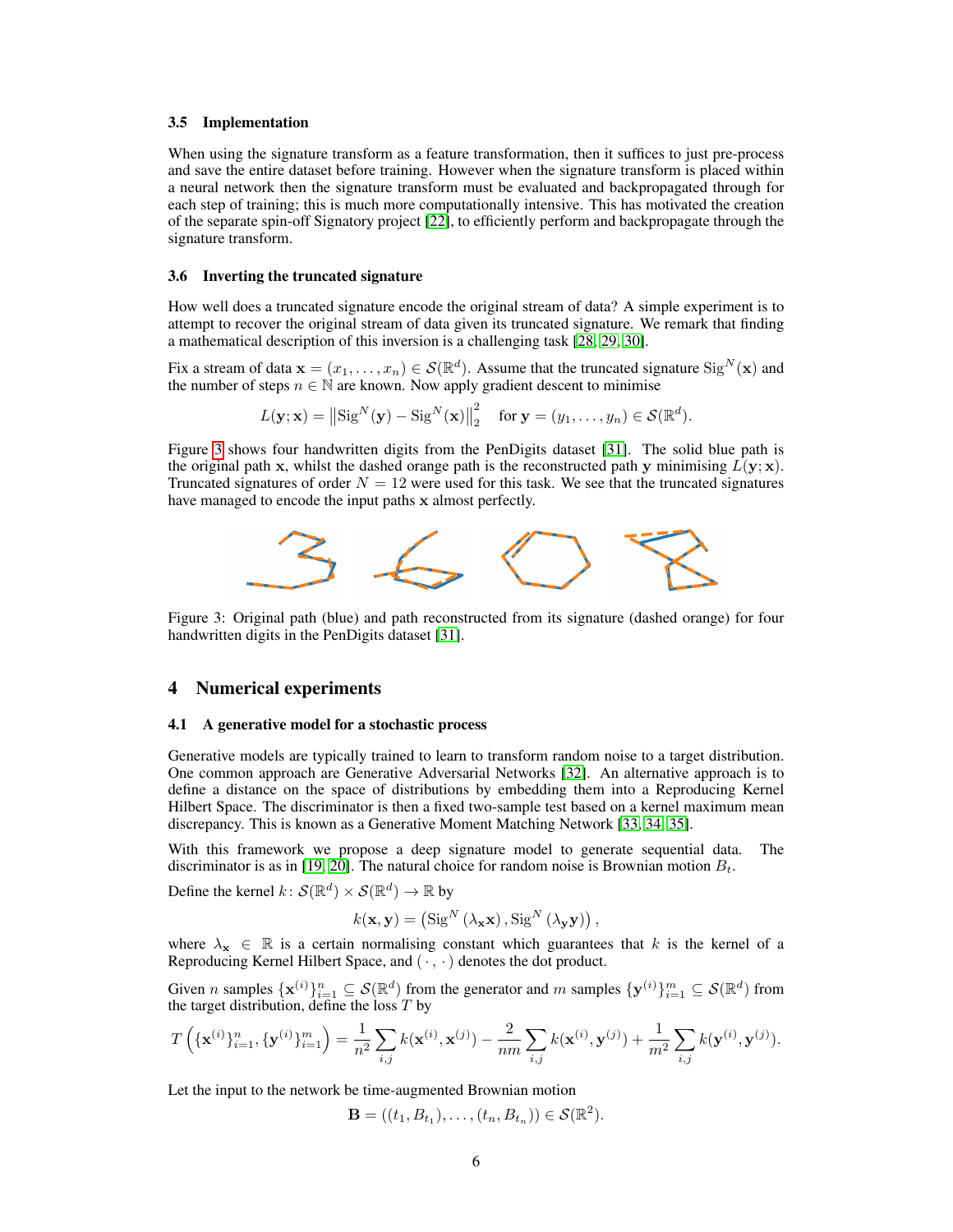<span id="page-6-0"></span>

Figure 4: Generative model architecture. Trainable parameters:  $\theta_1, \theta_2$ . There is an implicit batch dimension throughout.

Given two stream-preserving neural networks  $\Phi^{\theta_1}$  and  $f^{\theta_2}$ , and a lift  $\ell$ , then the generative model is defined by

$$
\mathbf{x} = (f^{\theta_2} \circ \text{Sig}^N \circ \ell \circ \Phi^{\theta_1})(\mathbf{B}).
$$

The overall model is shown in Figure [4.](#page-6-0) In a nice twist, both the generator and the discriminator involve the signature.

Observe how the generative part is a particular case of the deep signature model, and that furthermore the whole generator-discriminator pair is also a particular case of the deep signature model, with the trivial lift of equation [\(9\)](#page-4-4) before the second signature layer.

We applied the proposed model to a dataset of 1024 realisations of an Ornstein–Uhlenbeck process [\[36\]](#page-10-14). The loss was minimised at 6.6  $\times$  $10^{-4}$ , which implies that the generated paths are statistically almost indistinguishable from the real Ornstein–Uhlenbeck process. Figure [5](#page-6-1) shows the generated paths alongside the original ones. Further implementation details are in Appendix [B.](#page-14-0)

<span id="page-6-1"></span>

Figure 5: Generated paths alongside the original paths.

## 4.2 Supervised learning with fractional Brownian motion

Fractional Brownian motion [\[37\]](#page-10-15) is a Gaussian process  $B<sup>H</sup>$ :  $[0, \infty) \to \mathbb{R}$  that generalises Brownian motion. It is self-similar and exhibits fractal-like behaviour. Fractional Brownian motion depends upon a parameter  $H \in (0, 1)$ , known as the Hurst parameter. Lower Hurst parameters result in noticeably rougher paths. The case of  $H = 1/2$  corresponds to usual Brownian motion. Fractional Brownian motion has been successfully used to model phenomena in diverse fields. For example, empirical evidence from financial markets [\[38\]](#page-10-16) suggests that log-volatility is well modelled by fractional Brownian motion with Hurst parameter  $H \approx 0.1$ .

Estimating the Hurst parameter of a fractional Brownian motion path is considered a nontrivial task because of the paths' non-stationarity and long range dependencies [\[39\]](#page-10-17). We train a variety of models to perform this estimation. That is, to learn the map  $\mathbf{x}^H \mapsto H$ , where

$$
\mathbf{x}^{H} = ((t_0, B_{t_0}^{H}), \dots, (t_n, B_{t_n}^{H})) \in \mathcal{S}(\mathbb{R}^{2})
$$

for some realisation of  $B<sup>H</sup>$ .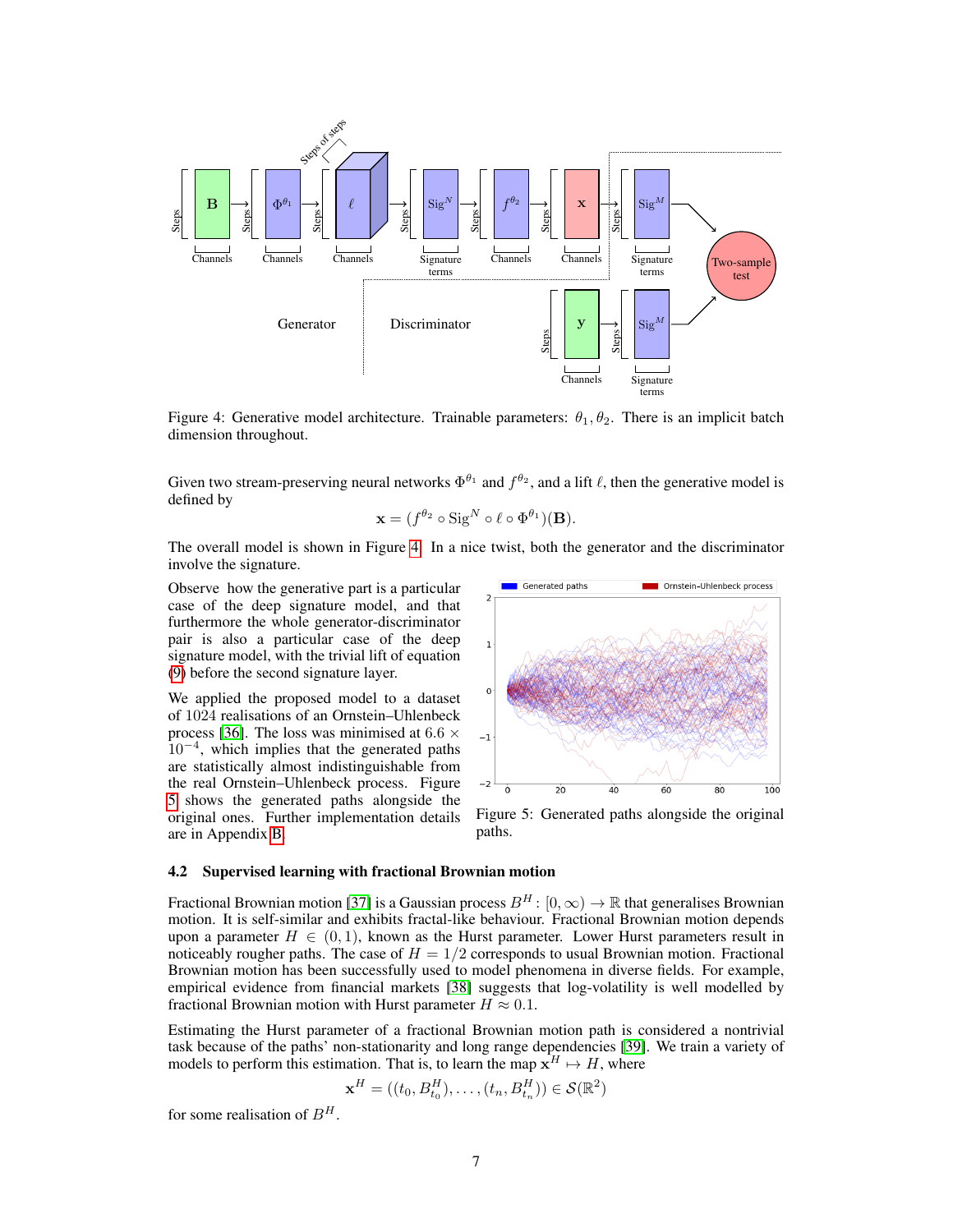|                       | <b>Test MSE</b>      |                      |          |
|-----------------------|----------------------|----------------------|----------|
|                       | Mean                 | Variance             | # Params |
| <b>Rescaled Range</b> | $7.2 \times 10^{-2}$ | $3.7 \times 10^{-3}$ | N/A      |
| <b>LSTM</b>           | $4.3 \times 10^{-2}$ | $8.0 \times 10^{-3}$ | 12961    |
| Feedforward           | $2.8 \times 10^{-2}$ | $3.0 \times 10^{-3}$ | 10209    |
| Neural-Sig            | $1.1 \times 10^{-2}$ | $8.2 \times 10^{-4}$ | 10097    |
| <b>GRU</b>            | $3.3 \times 10^{-3}$ | $1.3 \times 10^{-3}$ | 9729     |
| <b>RNN</b>            | $1.7 \times 10^{-3}$ | $4.9 \times 10^{-4}$ | 10091    |
| DeepSigNet            | $2.1 \times 10^{-4}$ | $8.7 \times 10^{-5}$ | 9261     |
| DeeperSigNet          | $1.6 \times 10^{-4}$ | $2.1 \times 10^{-5}$ | 9686     |

<span id="page-7-1"></span>Table 1: Final test mean squared error (MSE) for the different models, averaged over 3 training runs, ordered from largest to smallest.

The results are shown in Figure [6](#page-7-0) and Table [1.](#page-7-1) Also shown in Table [1](#page-7-1) are the results of the rescaled range method [\[40\]](#page-10-18), which is a mathematically derived method rather than a learned method.

RNN, GRU and LSTM models provide baselines in the context of recurrent neural networks. The simple Neural-Sig model outlined previously in Figure [1a](#page-2-1) provides a baseline from the context of signatures.

DeepSigNet and DeeperSigNet are both deep signature models of the form given by Figure [2.](#page-4-3) DeepSigNet has a single large Neural-Lift-Signature block, whilst DeeperSigNet has three smaller ones.

We observe that traditional signature based models perform slightly worse than traditional recurrent models, but that deep signature models outperform all other models by at least an order of magnitude. Further implementation details are found in Appendix [B.](#page-14-0)

<span id="page-7-0"></span>

Figure 6: Performance at estimating the Hurst parameter for various models, with and without signatures, for a particular (typical) training run.

#### <span id="page-7-2"></span>4.3 Non-Markovian deep reinforcement learning

Finally we show how these ideas may be extended, by demonstrating a model that adds a residual connection to the deep signature model; it may also be interpreted as using signatures as the memory of a recurrent neural network.

As an example, we apply this architecture to tackle a non-Markovian reinforcement learning problem. This means that the optimal action depends not just on the current state of the environment, but upon the history of past states, so that the agent must maintain a memory.

Let  $\Phi^{\theta_1} \colon \mathbb{R}^d \to \mathbb{R}^e$  and  $f^{\theta_2} \colon \mathbb{R}^{d + (e^{N+1}-1)/(e-1)} \to \{\text{actions}\}\$ be functions depending on learnable parameters  $\theta_1$ ,  $\theta_2$ . Given input  $x_i \in \mathbb{R}^d$  at time i, let

$$
y_i = \Phi^{\theta_1}(x_i), \qquad \sigma_i = \sigma_{i-1} \otimes \text{Sig}^N((y_{i-1}, y_i)), \qquad a_i = f^{\theta_2}(x_i, \sigma_i),
$$

where  $a_i$  is the action proposed by the network at time i, and  $y_i$  and  $\sigma_i$  are the memory at time i, and ⊗ denotes the tensor product as in [A.13](#page-13-1) in Appendix [A.](#page-11-1)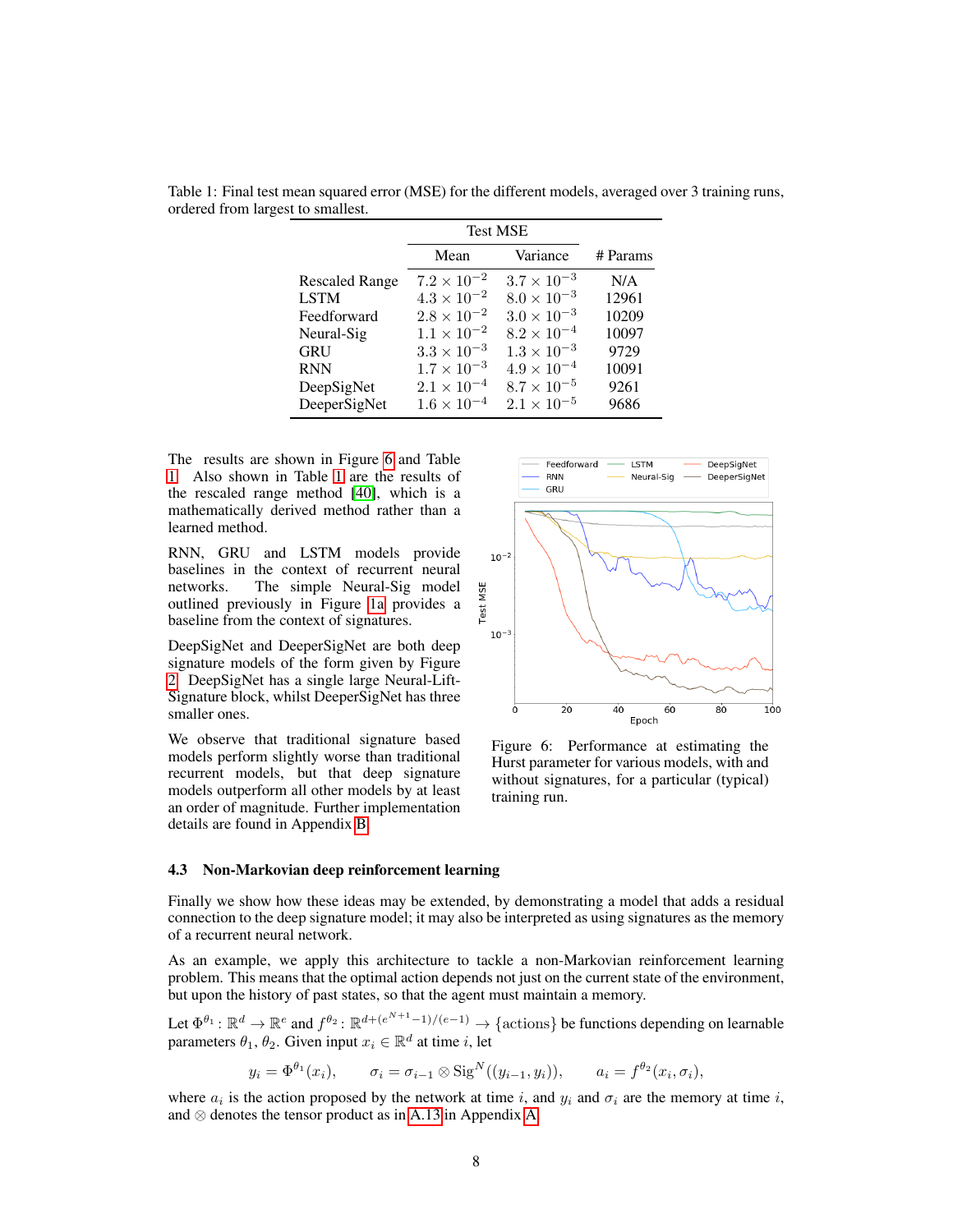The model is summarised in Figure [7](#page-8-0) as a recurrent neural network with signature-based memory. Note that  $y_i$  is preserved in memory only to compute the signature at the next time step, as the shortest path it is meaningful to compute the signature of is of length two.

However, note that by Proposition [A.15](#page-13-2) in Appendix [A,](#page-11-1)

$$
\sigma_i = \text{Sig}^N(\Phi^{\theta_1}(x_1), \dots, \Phi^{\theta_1}(x_i)) \in \mathbb{R}^{(e^{N+1}-1)/(e-1)}.
$$

Furthermore the  $x_i$ ,  $y_i$ ,  $\sigma_i$  and  $a_i$  may be collected into streams

$$
(x_i)_i \in \mathcal{S}(\mathbb{R}^d),
$$
  
\n
$$
(y_i)_i \in \mathcal{S}(\mathbb{R}^e),
$$
  
\n
$$
(\sigma_i)_i \in \mathcal{S}(\mathbb{R}^{(e^{N+1}-1)/(e-1)}),
$$
  
\n
$$
(a_i)_i \in \mathcal{S}(\{\text{actions}\}).
$$

In this way we may interpret this model as a generalisation of deep signature model: it has a single Neural-Lift-Signature block, with a skip connection across the whole block. The neural component is given by the neural network  $\Phi^{\theta_1}$ , which is streampreserving as it operates pointwise, in the manner of equation [\(1\)](#page-3-1). The lift is the 'expanding window' lift given by equation [\(6\)](#page-4-0). Finally  $f^{\theta_2}$  is another neural network, which is again pointwise and thus streampreserving.

<span id="page-8-0"></span>

Figure 7: Agent architecture as a recurrent network. Trainable parameters:  $\theta_1, \theta_2$ .

This interpretation of the model is demonstrated in Figure [8.](#page-8-1)

We test this model on a non-Markovian modification to the classical Mountain Car problem [\[41\]](#page-10-19), in which the agent receives only partial information: it is only given the car's position, and not its velocity.We find that it is capable of learning how to solve the problem within a set number of episodes, whilst a comparable RNN architecture fails to do so. The reinforcement learning technique used was Deep Q Learning [\[42\]](#page-10-20) with the specified models performing function approximation on Q. Both models were chosen to have comparable numbers of parameters. Further implementation details can be found in Appendix [B.](#page-14-0)

<span id="page-8-1"></span>

Figure 8: Agent architecture as a residual network. Trainable parameters:  $\theta_1, \theta_2$ . The lift  $\ell$  is the 'expanding window' lift of equation [\(6\)](#page-4-0).

# 5 Conclusion

There is a strong corpus of theory motivating the use of the signature transform as a tool to understand streams of data. Meanwhile neural networks have enjoyed great empirical success. It is thus desirable to bring them together; in this paper we have described how this may be done in a general fashion, and have provided examples of how this principle may be used in a variety of domains.

There are two key contributions. First, we discuss stream-preserving neural networks, which are what allow for using signature transforms deeper within a network, rather than as just a feature transformation. Second, we discuss lifts, which is what allows for the use of multiple signature transforms. In this way we have significantly extended the use of the signature transform in machine learning: rather than limiting its usage to data preprocessing, we demonstrate how the signature transform, as a univeral nonlinearity, may be used as a pooling layer within a neural network.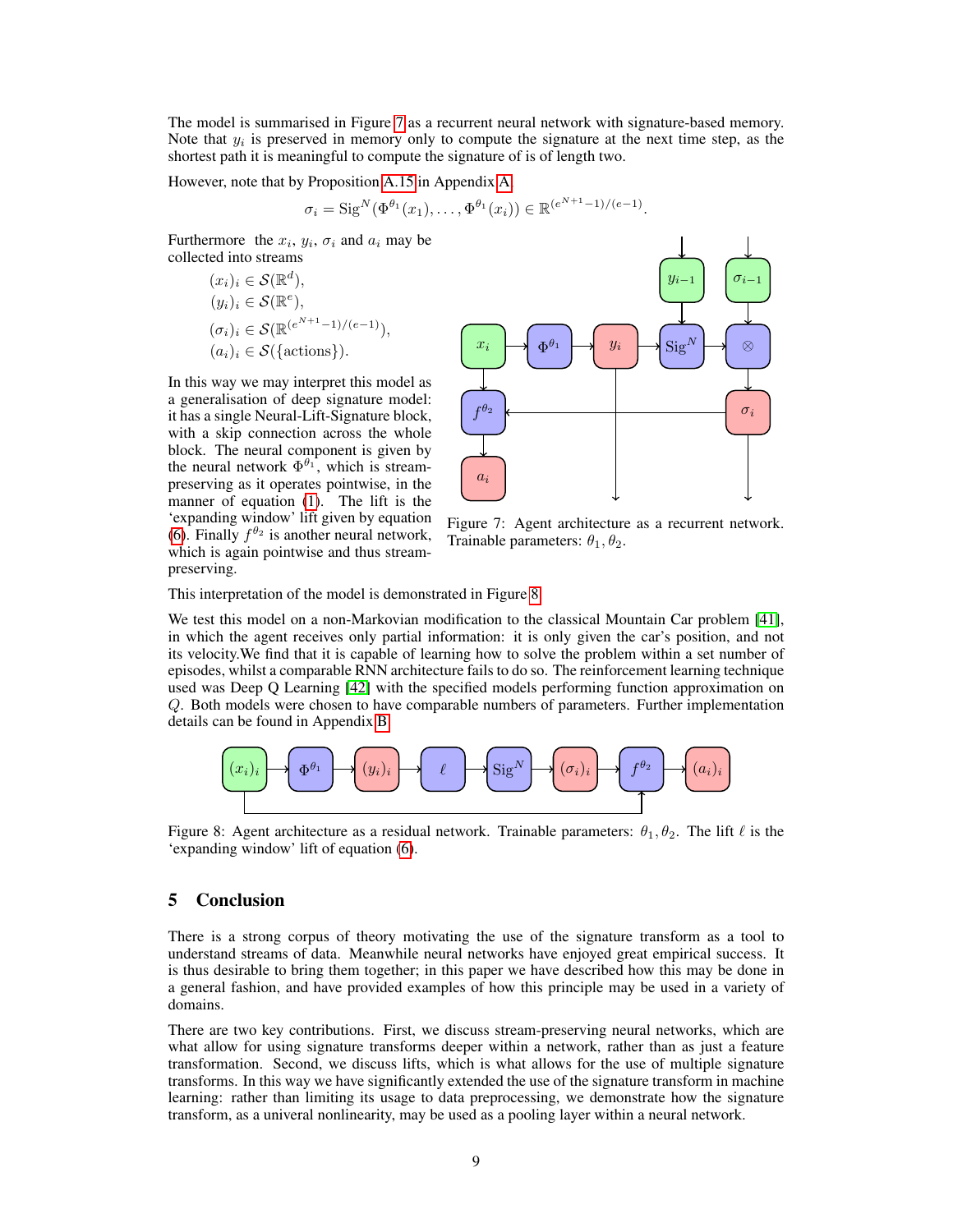#### Acknowledgements

PB was supported by the EPSRC grant EP/R513295/1. PK was supported by the EPSRC grant EP/L015811/1. PK, IPA, CS, TL were supported by the Alan Turing Institute under the EPSRC grant EP/N510129/1.

## References

- <span id="page-9-0"></span>[1] I. Chevyrev and A. Kormilitzin, "A primer on the signature method in machine learning," *arXiv preprint arXiv:1603.03788*, 2016.
- <span id="page-9-1"></span>[2] K. T. Chen, "Iterated integrals and exponential homomorphisms," *Proc. London Math. Soc, 4, 502–512*, 1954.
- <span id="page-9-2"></span>[3] K. T. Chen, "Integration of paths, geometric invariants and a generalized Baker-Hausdorff formula," *Ann. of Math. (2), 65:163–178*, 1957.
- <span id="page-9-3"></span>[4] K. T. Chen, "Integration of paths - a faithful representation of paths by non-commutative formal power series," *Trans. Amer. Math. Soc. 89 (1958), 395–407*, 1958.
- <span id="page-9-4"></span>[5] T. Lyons, H. Ni, and H. Oberhauser, "A feature set for streams and an application to high-frequency financial tick data," *ICBDC*, 2014.
- <span id="page-9-5"></span>[6] L. G. Gyurkó, T. Lyons, M. Kontkowski, and J. Field, "Extracting information from the signature of a financial data stream," *arXiv preprint arXiv:1307.7244*, 2014.
- <span id="page-9-6"></span>[7] T. Lyons, S. Nejad, and I. P. Arribas, "Nonparametric pricing and hedging of exotic derivatives," *arXiv preprint arXiv:1905.00711*, 2019.
- <span id="page-9-7"></span>[8] T. Lyons, S. Nejad, and I. P. Arribas, "Model-free pricing and hedging in discrete time using rough path signatures," *arXiv preprint arXiv:1905.01720*, 2019.
- <span id="page-9-8"></span>[9] J. Kalsi, T. Lyons, and I. P. Arribas, "Optimal execution with rough path signatures," *arXiv preprint arXiv:1905.00728*, 2019.
- <span id="page-9-9"></span>[10] T. J. Lyons, "Differential equations driven by rough signals," *Revista Matematica Iberoamericana ´* , vol. 14, no. 2, pp. 215–310, 1998.
- <span id="page-9-10"></span>[11] P. K. Friz and N. B. Victoir, "Multidimensional stochastic processes as rough paths: theory and applications," *Cambridge University Press*, 2010.
- <span id="page-9-11"></span>[12] W. Yang, L. Jin, and M. Liu, "Chinese character-level writer identification using path signature feature, DropStroke and deep CNN," in *2015 13th International Conference on Document Analysis and Recognition (ICDAR)*, pp. 546–550, IEEE, 2015.
- <span id="page-9-12"></span>[13] Z. Xie, Z. Sun, L. Jin, H. Ni, and T. Lyons, "Learning spatial-semantic context with fully convolutional recurrent network for online handwritten Chinese text recognition," *IEEE transactions on pattern analysis and machine intelligence*, vol. 40, no. 8, pp. 1903–1917, 2018.
- <span id="page-9-13"></span>[14] W. Yang, L. Jin, D. Tao, Z. Xie, and Z. Feng, "DropSample: A new training method to enhance deep convolutional neural networks for large-scale unconstrained handwritten Chinese character recognition," *Pattern Recognition*, vol. 58, pp. 190–203, 2016.
- <span id="page-9-14"></span>[15] W. Yang, L. Jin, and M. Liu, "Deepwriterid: An end-to-end online text-independent writer identification system," *IEEE Intelligent Systems*, vol. 31, no. 2, pp. 45–53, 2016.
- <span id="page-9-15"></span>[16] C. Li, X. Zhang, and L. Jin, "LPSNet: a novel log path signature feature based hand gesture recognition framework," in *Proceedings of the IEEE International Conference on Computer Vision*, pp. 631–639, 2017.
- <span id="page-9-16"></span>[17] W. Yang, T. Lyons, H. Ni, C. Schmid, L. Jin, and J. Chang, "Leveraging the path signature for skeletonbased human action recognition," *arXiv preprint arXiv:1707.03993*, 2017.
- <span id="page-9-17"></span>[18] W. Yang, L. Jin, H. Ni, and T. Lyons, "Rotation-free online handwritten character recognition using dyadic path signature features, hanging normalization, and deep neural network," in *2016 23rd International Conference on Pattern Recognition (ICPR)*, pp. 4083–4088, IEEE, 2016.
- <span id="page-9-18"></span>[19] F. J. Kiraly and H. Oberhauser, "Kernels for sequentially ordered data," ´ *Journal of Machine Learning Research*, 2019.
- <span id="page-9-19"></span>[20] I. Chevyrev and H. Oberhauser, "Signature moments to characterize laws of stochastic processes," *arXiv preprint arXiv:1810.10971*, 2018.
- <span id="page-9-20"></span>[21] T. Lyons, "Rough paths, signatures and the modelling of functions on streams," *arXiv preprint arXiv:1405.4537*, 2014.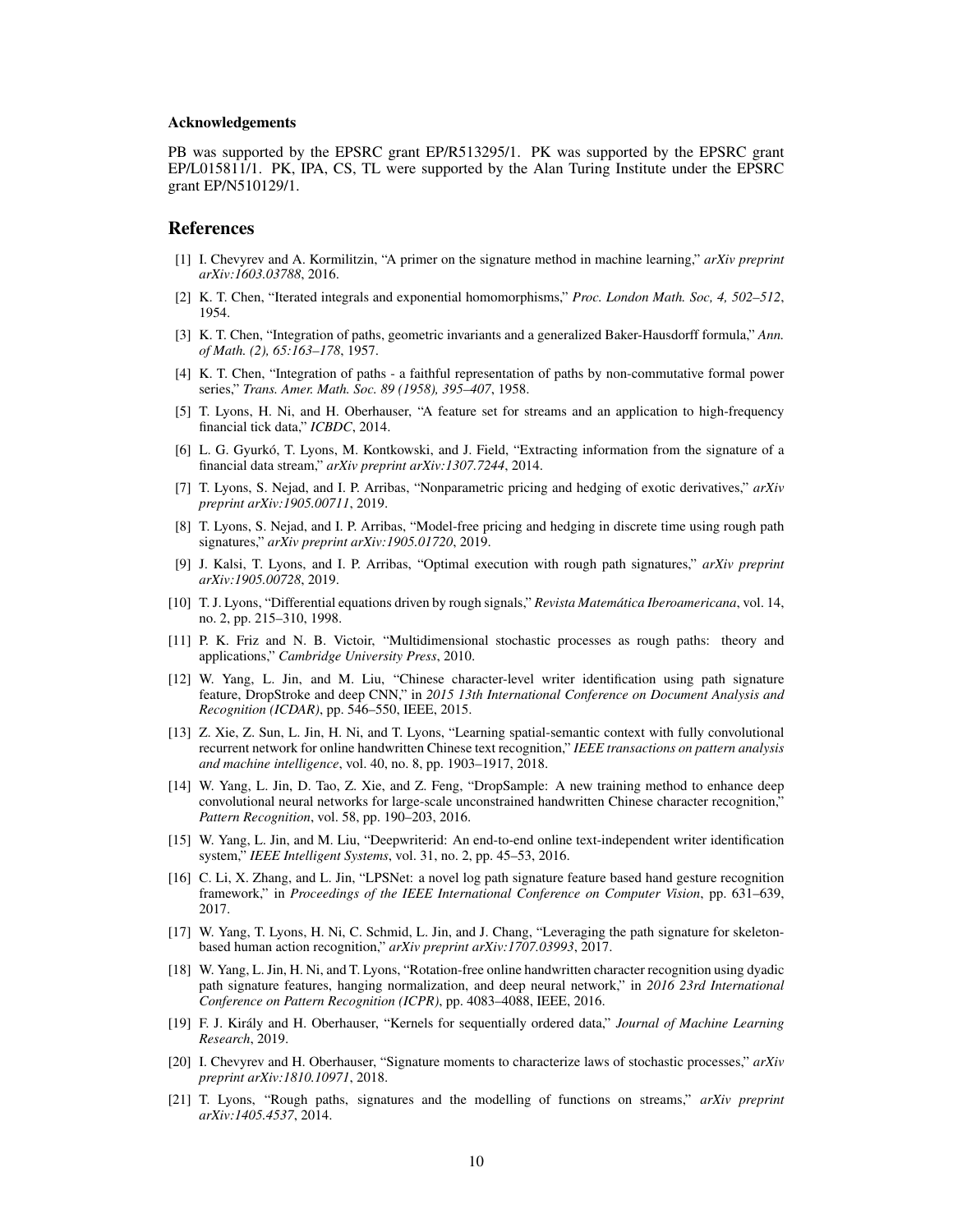- <span id="page-10-0"></span>[22] P. Kidger, "Signatory: differentiable computations of the signature and logsignature transforms, on both CPU and GPU," 2019. https://github.com/patrick-kidger/signatory.
- <span id="page-10-1"></span>[23] A. Silvescu, "Fourier neural networks," *Proceedings of the International Joint Conference On Neural Networks, IEEE*, 1999.
- <span id="page-10-2"></span>[24] L. Mingo, L. Aslanyan, J. Castellanos, M. Diaz, and V. Riazanov, "Fourier neural networks: an approach with sinusoidal activation functions," *Int. J. Inf. Theory Appl., 11*, 2004.
- <span id="page-10-3"></span>[25] M. Gashler and S. Ashmore, "Modeling time series data with deep fourier neural networks," *Neurocomputing*, 2016.
- <span id="page-10-4"></span>[26] Q. Zhang and A. Benveniste, "Wavelet networks," *IEEE Trans. Neural Netw.*, 1992.
- <span id="page-10-5"></span>[27] A. Pinkus, "Approximation theory of the MLP model in neural networks," *Acta Numer.*, vol. 8, pp. 143– 195, 1999.
- <span id="page-10-6"></span>[28] T. J. Lyons and W. Xu, "Inverting the signature of a path," *Journal of the European Mathematical Society*, vol. 20, no. 7, pp. 1655–1687, 2018.
- <span id="page-10-7"></span>[29] J. Chang, N. Duffield, H. Ni, W. Xu, *et al.*, "Signature inversion for monotone paths," *Electronic Communications in Probability*, vol. 22, 2017.
- <span id="page-10-8"></span>[30] J. Chang, *Effective algorithms for inverting the signature of a path*. PhD thesis, University of Oxford, 2018.
- <span id="page-10-9"></span>[31] D. Dua and C. Graff, "UCI Machine Learning Repository," 2017.
- <span id="page-10-10"></span>[32] I. Goodfellow, J. Pouget-Abadie, M. Mirza, B. Xu, D. Warde-Farley, S. Ozair, A. Courville, and Y. Bengio, "Generative adversarial nets," in *Advances in neural information processing systems*, pp. 2672– 2680, 2014.
- <span id="page-10-11"></span>[33] Y. Li, K. Swersky, and R. Zemel, "Generative moment matching networks," *ICML*, 2015.
- <span id="page-10-12"></span>[34] G. K. Dziugaite, D. M. Roy, and Z. Ghahramani, "Training generative neural networks via maximum mean discrepancy optimization," *UAI*, 2015.
- <span id="page-10-13"></span>[35] A. Gretton, K. M. Borgwardt, M. Rasch, B. Scholkopf, and A. J. Smola, "A kernel method for the twosample problem," *Advances in Neural Information Processing Systems*, 2007.
- <span id="page-10-14"></span>[36] G. E. Uhlenbeck and L. S. Ornstein, "On the theory of the Brownian motion," *Physical review*, vol. 36, no. 5, p. 823, 1930.
- <span id="page-10-15"></span>[37] Y. Mishura, *Stochastic calculus for fractional Brownian motion and related processes*, vol. 1929. Springer Science & Business Media, 2008.
- <span id="page-10-16"></span>[38] J. Gatheral, T. Jaisson, and M. Rosenbaum, "Volatility is Rough," *Quantitative Finance, 18:6, 933-949*, 2018.
- <span id="page-10-17"></span>[39] L. Lacasa, B. Luque, J. Luque, and J. C. Nuno, "The visibility graph: A new method for estimating the Hurst exponent of fractional Brownian motion," *EPL (Europhysics Letters)*, vol. 86, no. 3, p. 30001, 2009.
- <span id="page-10-18"></span>[40] H. Hurst, "The Long-Term Storage Capacity of Reservoirs," *Transactions of the American Society of Civil Engineers*, 1951.
- <span id="page-10-19"></span>[41] G. Brockman, V. Cheung, L. Pettersson, J. Schneider, J. Schulman, J. Tang, and W. Zaremba, "Openai gym," *arXiv preprint arXiv:1606.01540*, 2016.
- <span id="page-10-20"></span>[42] V. Mnih, K. Kavukcuoglu, D. Silver, A. A. Rusu, J. Veness, M. G. Bellemare, A. Graves, M. Riedmiller, A. K. Fidjeland, G. Ostrovski, *et al.*, "Human-level control through deep reinforcement learning," *Nature*, vol. 518, no. 7540, p. 529, 2015.
- <span id="page-10-21"></span>[43] B. M. Hambly and T. J. Lyons, "Uniqueness for the signature of a path of bounded variation and the reduced path group," *Annals of Mathematics*, vol. 171, no. 1, pp. 109–167, 2010.
- <span id="page-10-22"></span>[44] I. Perez Arribas, "Derivatives pricing using signature payoffs," *arXiv preprint arXiv:1809.09466*, 2018.
- <span id="page-10-23"></span>[45] D. Kingma and J. Ba, "Adam: A method for stochastic optimization," *ICLR*, 2015.
- <span id="page-10-24"></span>[46] A. Paszke, S. Gross, S. Chintala, G. Chanan, E. Yang, Z. DeVito, Z. Lin, A. Desmaison, L. Antiga, and A. Lerer, "Automatic differentiation in PyTorch," 2017.
- <span id="page-10-25"></span>[47] J. Reizenstein and B. Graham, "The iisignature library: efficient calculation of iterated-integral signatures and log signatures," *arXiv preprint arXiv:1802.08252*, 2018.
- <span id="page-10-26"></span>[48] P. Embrechts, *Selfsimilar processes*, vol. 21. Princeton University Press, 2009.
- <span id="page-10-27"></span>[49] C. J. C. H. Watkins, "Learning from delayed rewards," 1989.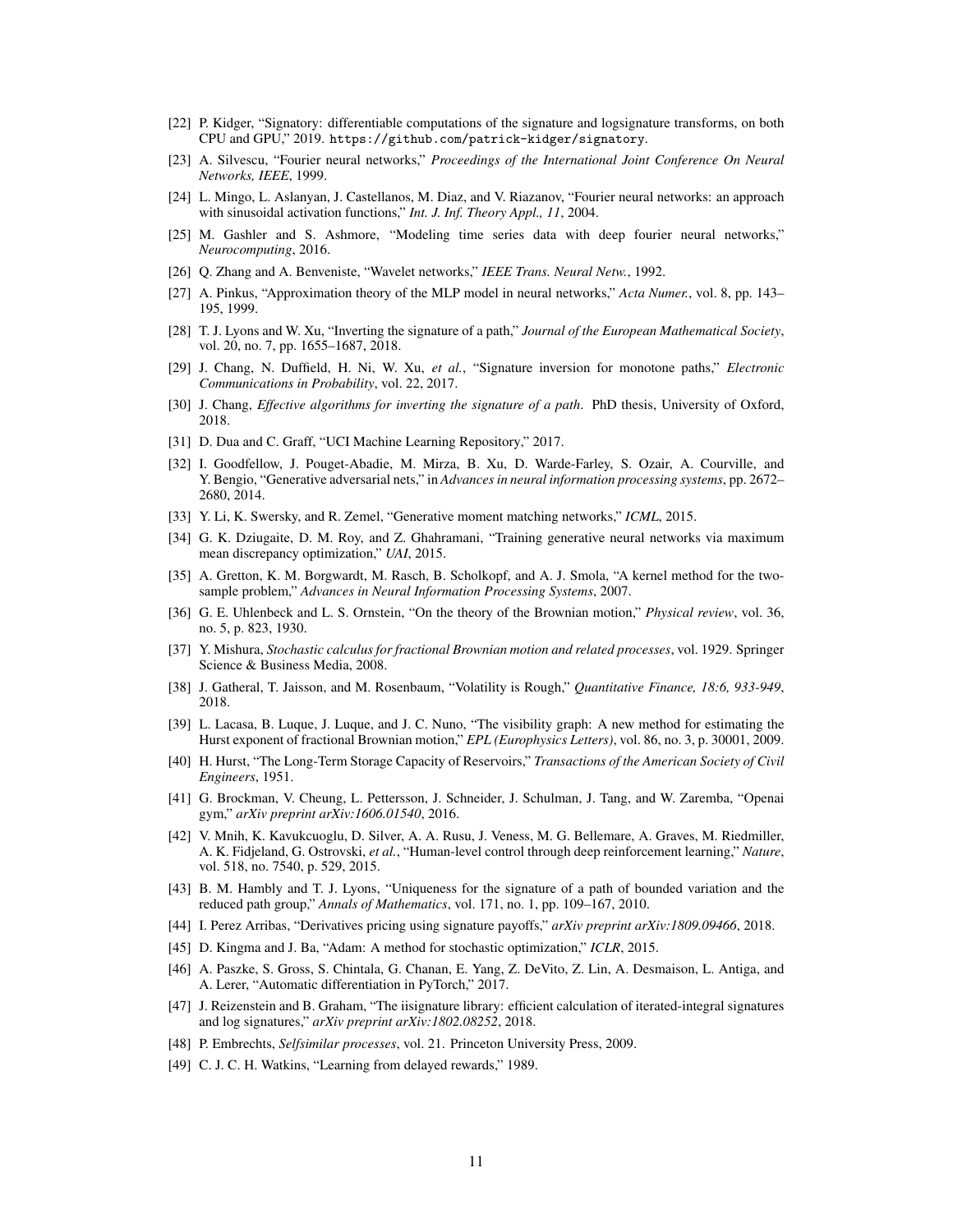# <span id="page-11-1"></span>A A brief overview of signatures

This appendix is split into three subsections. The first subsection discusses the definition and properties of the signature transform on path space, which is the mathematically natural way to approach things. The second subsection goes on to adapt the signature transform to the space of streams of data.

In the third subsection we discuss how to compute the signature transform. In particular we will see that whilst the signature transform of a path may look somewhat unfriendly to compute, it will (fortunately!) turn out that the signature transform may be efficiently computed in the special case that its input is piecewise linear, which is how a stream of data is interpreted.

### A.1 Signatures of paths

We begin with the definition of the signature. Note that this definition is written in a slightly different format to that of Definition [1.1,](#page-0-1) as the more traditional (if somewhat unfriendly-looking) notation of stochastic calculus is used; however the mathematical meaning is the same.

<span id="page-11-0"></span>**Definition A.1** ([\[10\]](#page-9-9)). Let  $a, b \in \mathbb{R}$ , and  $X = (X^1, \ldots, X^d)$ :  $[a, b] \to \mathbb{R}^d$  be a continuous piecewise smooth path. The signature of  $X$  is then defined as the collection of iterated integrals

$$
Sig(X) = \left(\int_{a < t_1 < \dots < t_k < b} dX_{t_1} \otimes \dots \otimes dX_{t_k}\right)_{k \ge 0}
$$

$$
= \left(\left(\int_{a < t_1 < \dots < t_k < b} dX_{t_1}^{i_1} \dots dX_{t_k}^{i_k}\right)_{1 \le i_1, \dots, i_k \le d}\right)_{k \ge 0}
$$

,

.

where  $\otimes$  denotes the tensor product,  $dX_t = \frac{dX_t}{dt} dt$ , and the  $k = 0$  term is taken to be  $1 \in \mathbb{R}$ . The truncated signature of depth  $N$  of  $X$  is defined as

$$
Sig^{N}(X) = \left(\int_{a < t_1 < \dots < t_k < b} dX_{t_1} \otimes \dots \otimes dX_{t_k}\right)_{0 \leq k \leq N}
$$

The signature may in fact be defined much more generally, on paths of merely bounded variation, see [\[10,](#page-9-9) [11\]](#page-9-10), but the above definition suffices for our purposes. This broader theory is also the reason for the notation  $dX_t$ , which may be made sense of even when X is not differentiable.

<span id="page-11-2"></span>**Example A.2.** Suppose  $X: [a, b] \to \mathbb{R}^d$  is the linear interpolation of two points  $x, y \in \mathbb{R}^d$ , so that  $X_t = x + \frac{t-a}{b-a}(y-x)$ . Then its signature is just the collection of powers of its total increment:

$$
Sig(X) = \left(1, y-x, \frac{1}{2}(y-x)^{\otimes 2}, \frac{1}{6}(y-x)^{\otimes 3}, \ldots, \frac{1}{k!}(y-x)^{\otimes k}, \ldots\right).
$$

Which is independent of  $a, b$ .

**Definition A.3.** Given a path  $X: [a, b] \to \mathbb{R}^d$ , we define the corresponding *time-augmented path* by  $\widehat{X}_t = (t, X_t)$ , which is a path in  $\mathbb{R}^{d+1}$ .

The signature exhibits four key properties that makes its use attractive when dealing with path-like data. First, a path is essentially defined by its signature. This means that essentially no information is lost when applying the signature transform.

**Proposition A.4** (Uniqueness of signature [\[43\]](#page-10-21)). Let  $X$ :  $[a, b] \rightarrow \mathbb{R}^d$  be a continuous piecewise *smooth path. Then*  $\text{Sig}(\widehat{X})$  *uniquely determines* X *up to translation.* 

Next, the terms of the signature decay in size factorially.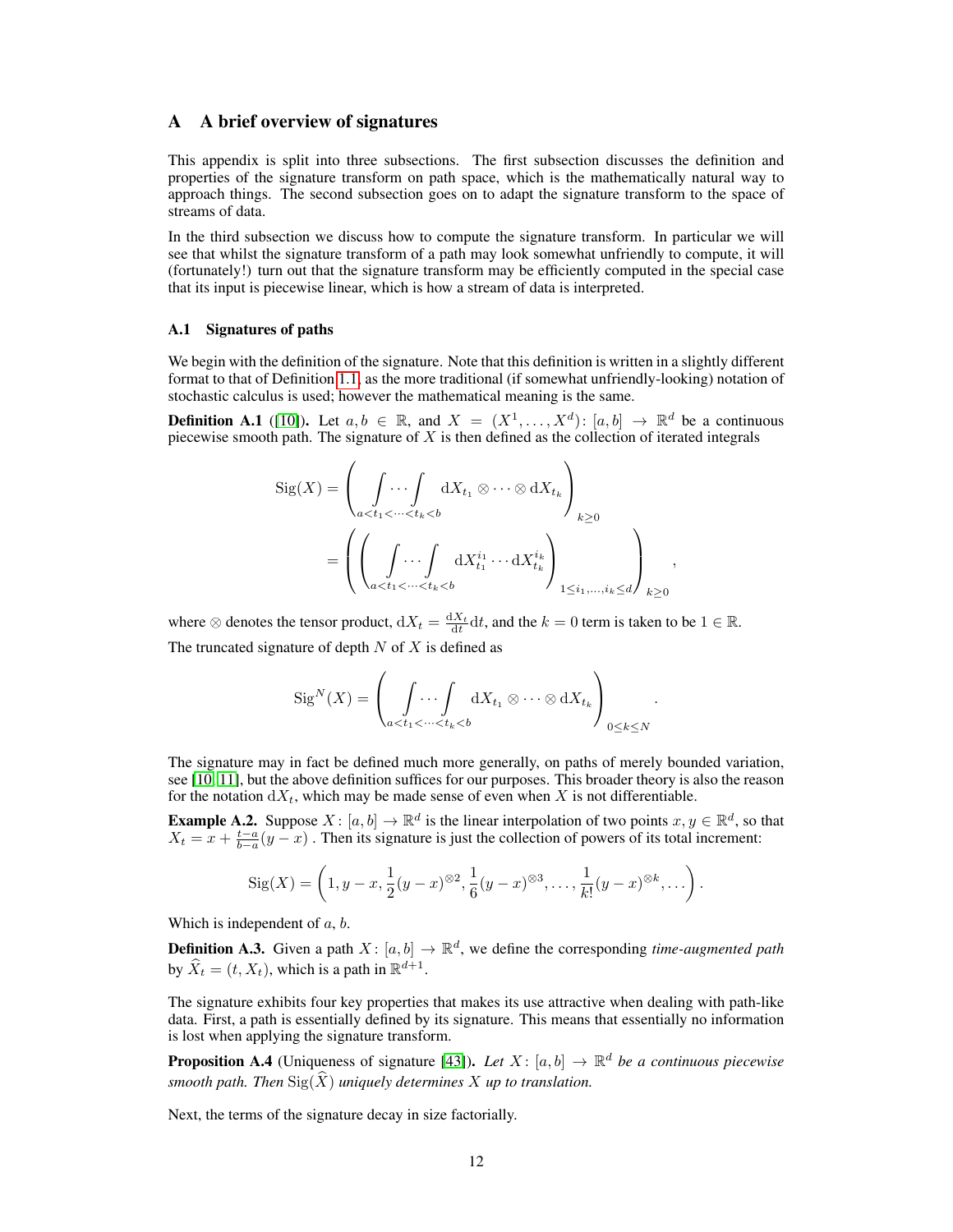<span id="page-12-1"></span>**Proposition A.5** (Factorial decay [\[10,](#page-9-9) Lemma 2.1.1]). Let  $X: [a, b] \rightarrow \mathbb{R}^d$  be a continuous *piecewise smooth path. Then*

$$
\left\|\,\int\limits_{a
$$

where  $C(X)$  is a constant depending on  $X$  and  $\|\cdot\|$  is any tensor norm on  $(\mathbb{R}^d)^{\otimes k}$ .

Third, functions of the path are approximately linear on the signature. In some sense the signature may be thought of as a 'universal nonlinearity' on paths.

<span id="page-12-2"></span>Proposition A.6 (Universal nonlinearity [\[44\]](#page-10-22)). *Let* F *be a real-valued continuous function on continuous piecewise smooth paths in* R <sup>d</sup> *and let* K *be a compact set of such paths.*[4](#page-12-3) *Furthermore assume that*  $X_0 = 0$  *for all*  $X \in \mathcal{K}$ *. (To remove the transalation invariance.)* Let  $\varepsilon > 0$ *. Then there exists a linear functional L such that for all*  $X \in \mathcal{K}$ *,* 

$$
\left| F(X) - L(\operatorname{Sig}(\widehat{X})) \right| < \varepsilon
$$

Finally, the signature is invariant to time reparameterisations.

<span id="page-12-0"></span>**Proposition A.7** (Invariance to time reparameterisations [\[10\]](#page-9-9)). Let  $X : [0,1] \to \mathbb{R}^d$  be a continuous *piecewise smooth path.* Let  $\psi$ :  $[0,1] \rightarrow [0,1]$  *be continuously differentiable, increasing, and surjective. Then*  $\text{Sig}(X) = \text{Sig}(X \circ \psi)$ *.* 

Thus the signature encodes the *order* in which data arrives without caring precisely *when* it arrives; it is essentially factoring out the infinite-dimensional group of time reparameterisations. For example, consider the scenario of recording the movement of a pen as it draws a character on a piece of paper. Then the signature of the stream of data is invariant to the speed at which the character was drawn.

Remark A.8. There is an interesting interplay between Proposition [A.6](#page-12-2) and Proposition [A.7.](#page-12-0) If one desires invariance to time reparameterisations, as in the example of a pen drawing a character, then computing the signature of just X rather than  $\hat{X}$  will ensure by Proposition [A.7](#page-12-0) that this invariance is present. If one does not desire invariance to time reparameterisations, then using the time-augmented path  $\hat{X}$  is what ensures that parameterisation-dependent functions may still be learned. This essentially corresponds to the difference between  $\widehat{X\circ \psi}$  and  $\widehat{X}\circ \psi$ .

## A.2 Signatures of streams of data

We interpret a stream of data as a discretisation of a path.

Definition A.9. The space of streams of data is defined as

$$
\mathcal{S}(\mathbb{R}^d) = \{ \mathbf{x} = (x_1, \dots, x_n) : x_i \in \mathbb{R}^d, n \in \mathbb{N} \}.
$$

Given  $\mathbf{x} = (x_1, \dots, x_n) \in \mathcal{S}(\mathbb{R}^d)$ , the integer n is called the length of x. Furthermore for  $a, b \in \mathbb{R}$ such that  $a < b$ , fix

$$
a = u_1 < u_2 < \cdots < u_{n-1} < u_n = b.
$$

Let  $X = (X^1, \dots, X^d)$ :  $[a, b] \to \mathbb{R}^d$  be continuous such that  $X_{u_i} = x_i$  for all i, and linear on the intervals in between. Then  $X$  is called a linear interpolation of  $x$ .

<span id="page-12-4"></span>**Definition A.10.** Let  $\mathbf{x} = (x_1, \dots, x_n) \in \mathcal{S}(\mathbb{R}^d)$  be a stream of data. Let X be a linear interpolation of  $x$ . Then the signature of  $x$  is defined as

$$
Sig(\mathbf{x}) = Sig(X)
$$

and the (truncated) signature of order  $N$  of  $x$  is defined as

$$
Sig^N(\mathbf{x}) = Sig^N(X).
$$

<span id="page-12-3"></span><sup>4</sup>Of course the definition of both continuity and compactness depend on the topology of the set of paths. See [\[21\]](#page-9-20) for details.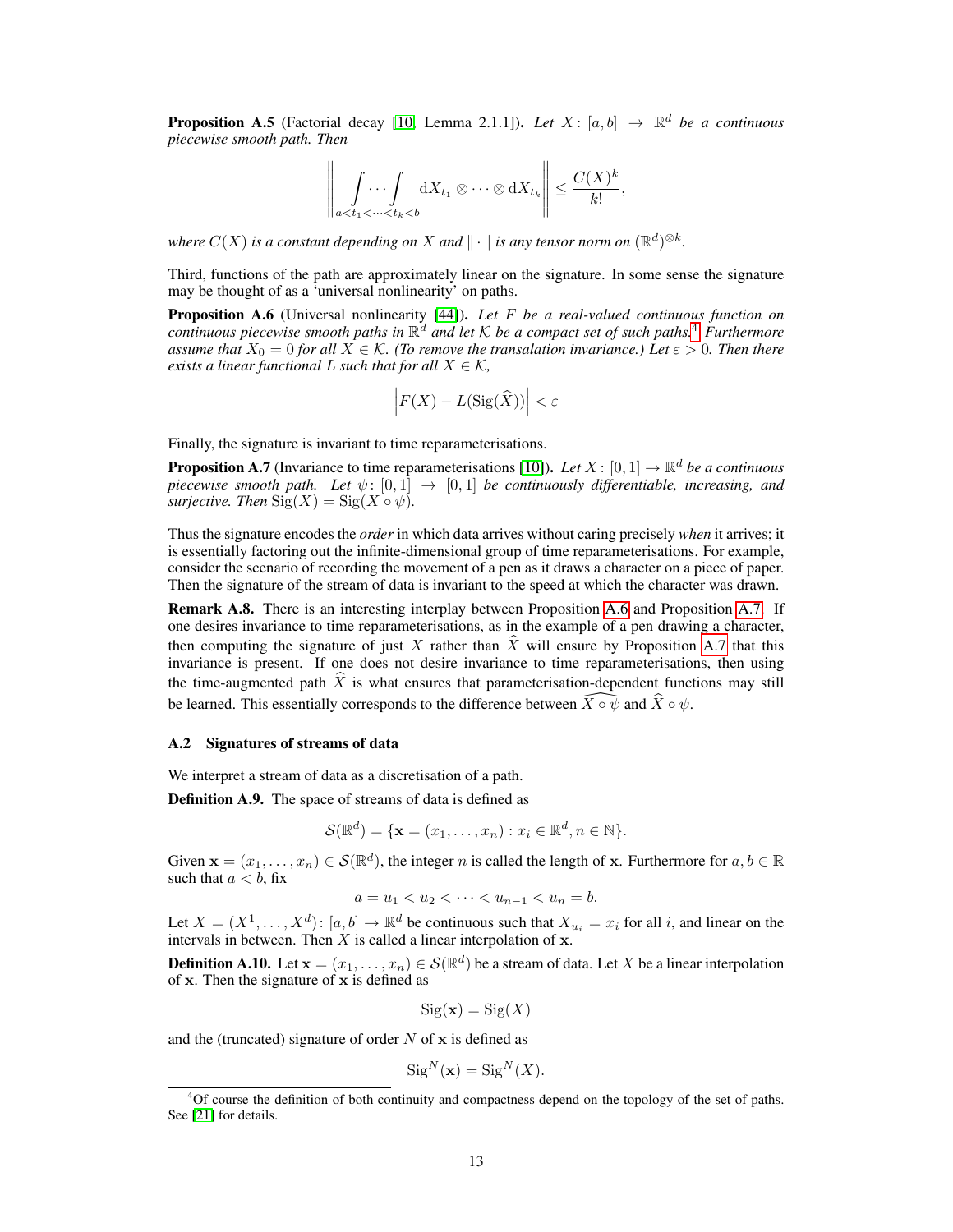*A priori* this definition of the signature of a stream of data depends on the choice of linear interpolation. (That is, the speed at which one traverses the gap between the  $x_i$ .) However, it turns out that Definition [A.10](#page-12-4) is well-defined and independent of this choice, by Proposition [A.7.](#page-12-0) See [\[10,](#page-9-9) Lemma 2.12].

**Remark A.11.** Let  $\mathbf{x} = (x_1, \dots, x_n) \in \mathcal{S}(\mathbb{R}^d)$  be a stream of data of length  $n$  in  $\mathbb{R}^d$ . Then  $\text{Sig}^N(\mathbf{x})$ has

$$
\sum_{k=0}^{N} d^k = \frac{d^{N+1} - 1}{d - 1}
$$

components. In particular, the number of components does not depend on  $n$ ; the truncated signature maps the infinite-dimensional space of streams of data  $\mathcal{S}(\mathbb{R}^d)$  into a finite-dimensional space of dimension  $\left(\frac{d^{N+1}-1}{d-1}\right)$ . Thus the signature is an excellent way to tackle long streams of data, or streams of variable length, or streams for which certain data is missing.

### <span id="page-13-0"></span>A.3 Computing the signature

Observe that the signature is defined as a sequence where the zeroth term is  $1 \in (\mathbb{R}^d)^{\otimes 0} = \mathbb{R}$ , the first term belongs to  $\mathbb{R}^d$ , the second term belongs to  $\mathbb{R}^d \otimes \mathbb{R}^d$  (that is, the space of matrices of size  $d \times d$ ), the third term belongs to  $\mathbb{R}^d \otimes \mathbb{R}^d \otimes \mathbb{R}^d$  (that is, the space of tensors of shape  $(d, d, d)$ ), and the kth term belongs to  $(\mathbb{R}^d)^{\otimes k} = \mathbb{R}^d \otimes \cdots \otimes \mathbb{R}^d$ , k times (that is, the space of tensors of shape  $(d, \ldots, d)$ , k times). With this description, the signature naturally takes values in the tensor algebra:

**Definition A.12.** The tensor algebra of  $\mathbb{R}^d$  is defined as

$$
T((\mathbb{R}^d)) = \prod_{k=0}^{\infty} (\mathbb{R}^d)^{\otimes k}.
$$

The tensor product  $\otimes$  is typically defined between two tensors, taking a tensor of shape  $(a_1, \ldots, a_n)$ and a tensor of shape  $(b_1, \ldots, b_m)$  to a tensor of shape  $(a_1, \ldots, a_n, b_1, \ldots, b_m)$ . For example, in the special case that these two tensors are of shapes  $(a_1)$ ,  $(b_1)$ , so that they are vectors, then the tensor product is what is referred to as the *outer product*.

<span id="page-13-1"></span>**Definition A.13.** When extended by bilinearity, the tensor product defines a multiplication on  $T((\mathbb{R}^d))$ . For  $A = (A_0, A_1, \ldots) \in T((\mathbb{R}^d))$  and  $B = (B_0, B_1, \ldots) \in T((\mathbb{R}^d))$ , then  $A \otimes B \in$  $T(\mathbb{R}^d)$  can be seen to be

$$
A \otimes B = \left(\sum_{j=0}^{k} A_j \otimes B_{k-j}\right)_{k \ge 0}
$$

.

A fundamental insight of Chen is that concatenation of paths corresponds to tensor multiplication of their signatures. The following relation is known as *Chen's identity*.

**Proposition A.14** (Chen's identity, [\[10,](#page-9-9) Theorem 2.12]). Let  $X: [a, b] \to \mathbb{R}^d$  and  $Y: [a, b] \to \mathbb{R}^d$ *be two continuous piecewise smooth paths such that*  $X_b = Y_a$ *. Define their concatenation*  $X * Y$  *as* 

$$
(X \ast Y)_t = \begin{cases} X_{2t-a} & \text{for} \quad a \le t < \frac{a+b}{2}, \\ Y_{2t-b} & \text{for} \quad \frac{a+b}{2} \le t \le b. \end{cases}
$$

*Then*

$$
Sig(X * Y) = Sig(X) \otimes Sig(Y).
$$

Equipped with Chen's identity, the signature of a stream is straightforward to compute explicitly.

<span id="page-13-2"></span>**Proposition A.15.** *Let*  $\mathbf{x} = (x_1, \dots, x_n) \in \mathcal{S}(\mathbb{R}^d)$  *be a stream of data. Then,* 

$$
Sig(\mathbf{x}) = exp(x_2 - x_1) \otimes exp(x_3 - x_2) \otimes \cdots \otimes exp(x_n - x_{n-1}),
$$

*where*

$$
\exp(x) = \left(\frac{x^{\otimes k}}{k!}\right)_{k \ge 0} \in T((\mathbb{R}^d)).
$$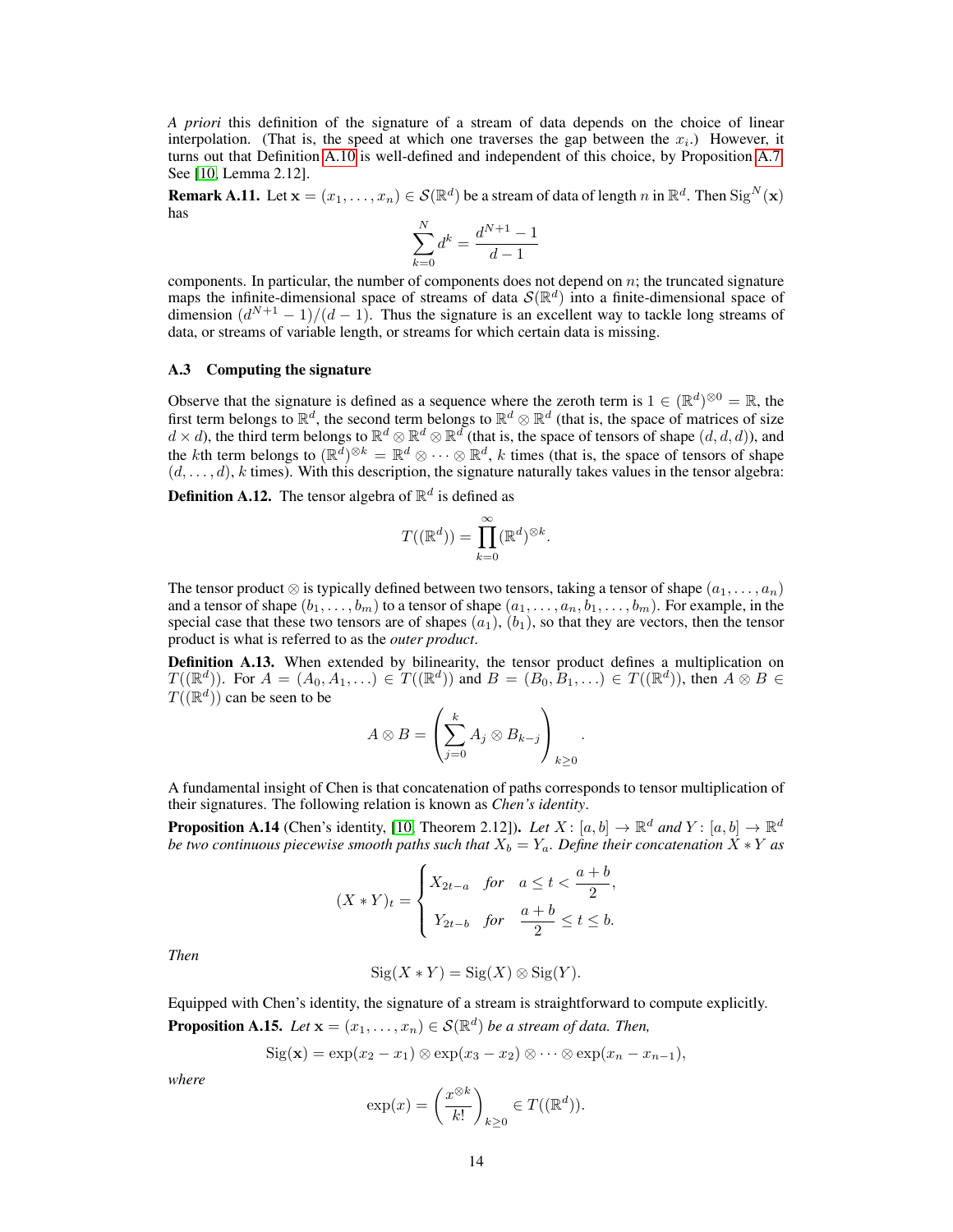*Proof.* It is easy to check that if  $\mathbf{x} = (x_1, x_2) \in \mathcal{S}(\mathbb{R}^d)$  is a stream of data of length 2 then the signature of x is given by  $exp(x_2 - x_1)$ , as in Example [A.2.](#page-11-2) So given a stream of data x =  $(x_1,\ldots,x_n)\in \mathcal{S}(\mathbb{R}^d)$  of length  $n\geq 2$ , iteratively applying Chen's identity yields the result.  $\Box$ 

Remark A.16. Chen's identity implies that computing the signature of an incoming stream of data is efficient. Indeed, suppose one has obtained a stream of data  $\mathbf{x} \in \mathcal{S}(\mathbb{R}^d)$  and computed its signature. Suppose that after some time more data has arrived,  $y \in S(\mathbb{R}^d)$ . In order to compute the signature of the whole signal one only needs to compute the signature of the new piece of information, and tensor product it with the already-computed signature.

Remark A.17. Computing signatures in the manner described here involves only normal tensor operations, so it may be backpropagated through in the usual way. Recall that signatures are fundamentally defined on path space; backpropagating corresponds to determining the perturbation of the signature when perturbing its input with white noise. However one of the insights of *rough path theory* [\[10\]](#page-9-9) is that a path needs more than just its pointwise values to be fully determined. The most common example of this arises in stochastic calculus, where one has to make a choice between Itô and Stratonovich integration. Until such a choice is made, one cannot define a notion of integrals of the path. In general, for sufficiently rough paths, one has to *define* what the integrals of a path are: essentially the path is defined by its signature, rather than the other way around. In such a framework it is not clear what the correct notion of perturbations of path space are, and this remains a direction for future work.

## <span id="page-14-0"></span>B Implementation Details

All experimental models were trained using the Adam [\[45\]](#page-10-23) optimiser as implemented by PyTorch [\[46\]](#page-10-24), which was the framework used to implement the models. Signature calculations were performed with the iisignature package [\[47\]](#page-10-25) (as the Signatory project [\[22\]](#page-10-0) mentioned elsewhere in this paper had not yet been developed). All activation functions were taken to be the ReLU. Computations were performed on two computers. One was equipped with two Tesla K40m GPUs. The second was equipped with two GeForce RTX 2080 Ti GPUs and two Quadro GP100 GPUs.

In each of the following sections, the notation is the same as the notation used in the corresponding section of the main document.

#### B.1 A generative model for a stochastic process

The training dataset was given by 1024 realisations of an Ornstein–Uhlenbeck process, and the test set was of the same size, each sampled at 100 points of  $[0, 1]$ . No minibatching was used. The model was trained for 500 epochs.

The layer  $\Phi^{\theta_1}$  operated pointwise on the stream of time-augmented Brownian motion B =  $(t_i, B_{t_i})_i \in S(\mathbb{R}^2)$ , and was taken to be a neural network with 2 output neurons and 2 hidden layers of 8 neurons. Furthermore it kept the original stream; thus

$$
\Phi^{\theta_1}(\mathbf{B}) = (t_i, B_{t_i}, \phi_1^{\theta_1}(t_i, B_{t_i}), \phi_2^{\theta_1}(t_i, B_{t_i})) \in \mathcal{S}(\mathbb{R}^4)
$$

for some learned  $\phi_1^{\theta_1}, \phi_2^{\theta_1}$ . The lift was the 'expanding window' described in equation [\(6\)](#page-4-0). The signature in the generator was truncated at  $N = 3$  (giving 84 scalar nonconstant terms) The layer  $f^{\bar{\theta}_2}$  operated pointwise on the stream of signatures, and was a simple linear map down to a scalar value (the value of the generated process at that time step). The signature in the discriminator was truncated at  $M = 4$ .

Some hyperparameter searching was necessary to obtain good results. The search was not done according to any formal scheme. It seemed that if  $\Phi^{\theta_1}$  was sufficiently simple and not did not keep the original stream then the training would easily get trapped in a bad local minima, and the generated process would be visually distinct from the Ornstein–Uhlenbeck process.

## B.2 Supervised learning with fractional Brownian motion

The training set featured 600 samples whilst the test set featured 100 samples, each of an instance of fractional Brownian motion sampled at 300 time steps of [0, 1], with Hurst parameters in the range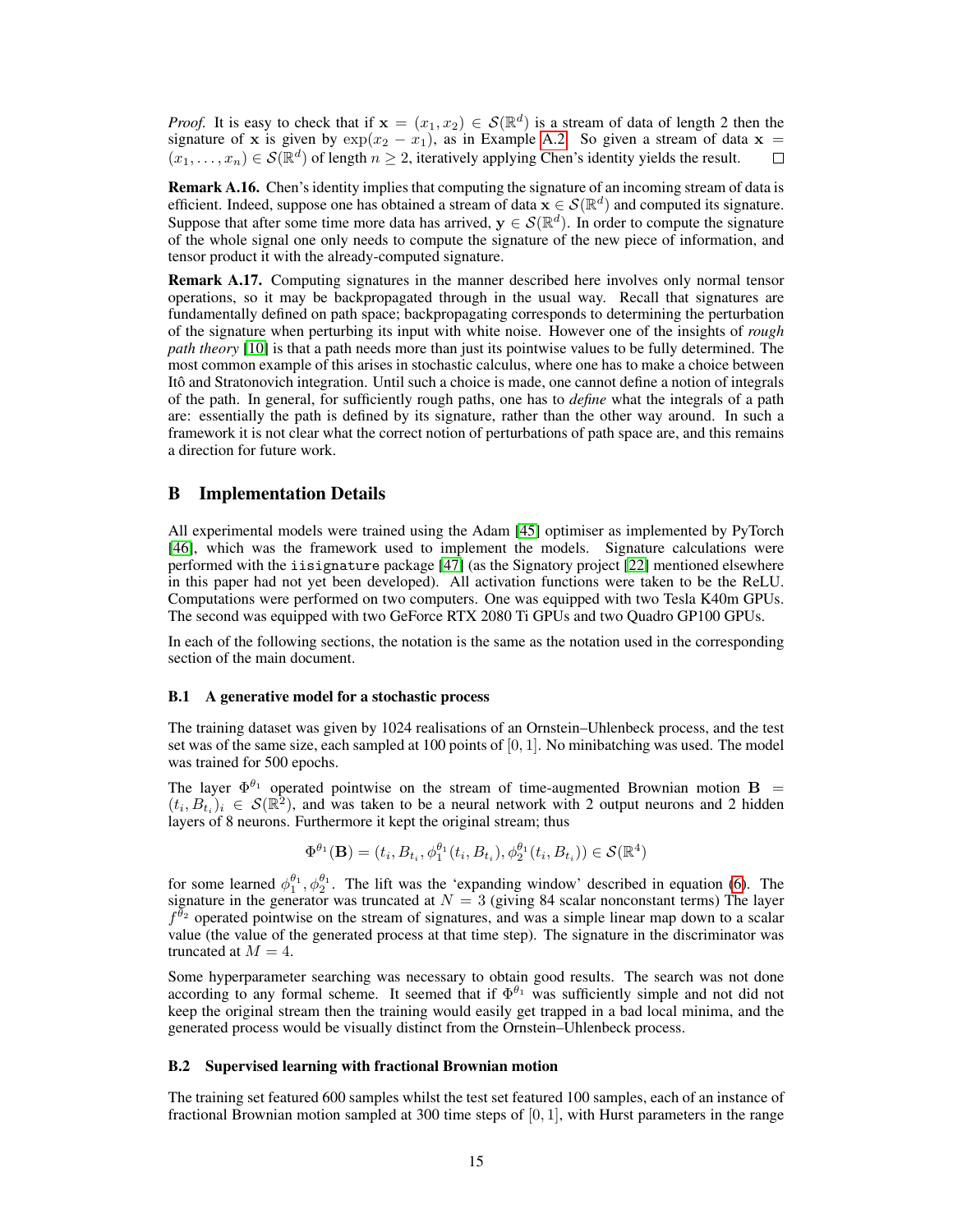[0.2, 0.8]. These were split up into batches of 128 samples, so the last batch is slightly smaller than the others, and every model trained for 100 epochs. The loss function was taken to be mean squared error (MSE).

There was no hyperparameter searching except to require that all models should have approximately the same number of parameters; in all cases the results represent a model whose hyperparameters have not been fine-tuned to the task at hand.

All models used a sigmoid as a final nonlinearity, so as to map in to  $(0, 1)$ .

The differing sizes of layers between models (whilst keeping roughly the same overall parameter count) is usually because of the varying size of the input to the model. Some models take all of the raw data, some models use signatures, and some models take expanding or sliding windows of the data in a manner akin to equations [\(6\)](#page-4-0) and [\(8\)](#page-4-1).

The Feedforward model was a simple neural network with 3 hidden layers of 16 neurons each.

The Neural-Sig model – which is essentially the same model as the Feedforward model, except that the data has the signature applied as feature transformation first – featured hidden layers of sizes 64, 64, 32, 32, 16, 16 respectively.

The RNN model is two recurrent neural networks, the first comprised of dense layers of sizes 64, 64, 32 and output size 6, and the second comprised of dense layers of size 32, 32, 32, and output size 5. The first network sweeps across the input data relatively slowly, with a stride of 2, whilst the second network sweeps across the result of the first network more quickly, with a stride of 4. In this way it may capture information from the input data at multiple timescales; part of the challenge of fractional Brownian motion is the existence of long-range dependencies [\[48\]](#page-10-26).

The LSTM and GRU models both featured two recurrent layers each of size 32, and swept across the raw data with a stride of 1.

DeepSigNet featured a single Neural-Lift-Signature block, where the neural component was given by a single convolutional layer with 3 channels and kernel size 3, the lift was the trivial lift of equation [\(9\)](#page-4-4), and the signature was truncated as  $N = 3$ . The neural component also preserved the original time-augmented stream of data, so that in some sense the neural component has 3 extra channels corresponding to time and value. On top of this a feedforward neural network with 5 hidden layers of size 32 was placed. Thus this model is very similar to the Neural-Sig model, except that a small learnable transformation was allowed before the signature. The difference in their performance highlights the value of learning a transformation before using the signature. (Without which the Neural-Sig model is merely outperformed by some non-signature based models.)

DeeperSigNet featured three Neural-Lift-Signature blocks. The neural component of the first block was a small feedforward network with 2 hidden layers of size 16 and an output layer of size 3, swept across the length of the stream; its kernel size (how many time-value pairs of the stream it saw at once) was 4. The original time-augmented stream of data was also preserved by the neural component. The neural components of the other two blocks were recurrent neural networks, featuring 2 hidden layers of 16 neurons each. The lifts were in every case expanding windows as in equation [\(6\)](#page-4-0). On top of this another recurrent neural network was placed, and the value of its final hidden state used as the output. This final network used 2 hidden layers of 16 neurons each.

### B.3 Non-Markovian deep reinforcement learning

We used the implementation of the Mountain Car problem implemented by the OpenAI Gym [\[41\]](#page-10-19), modified to return only the car's position. Each episode was run for 300 steps, and each model was given 2000 episodes in which to learn. The reward function was given by the car's position, in the range  $(-1.2, 0.6)$ , with a bonus  $+1$  on reaching the goal. At each step the car could drive its engine left, right, or not use it at all. This problem was chosen for its ease of implementation.

The sizes of the models were chosen to ensure that they both had roughly the same number of scalar parameters. Within this specification, there was a small amount of hyperparameter searching. This was done in an *ad hoc* manner, for both models, varying the number of layers and the numbers of neurons in each layer, around the values that were eventually used. The eventual values chosen for the deep signature model were selected as the ones giving the best results for the deep signature